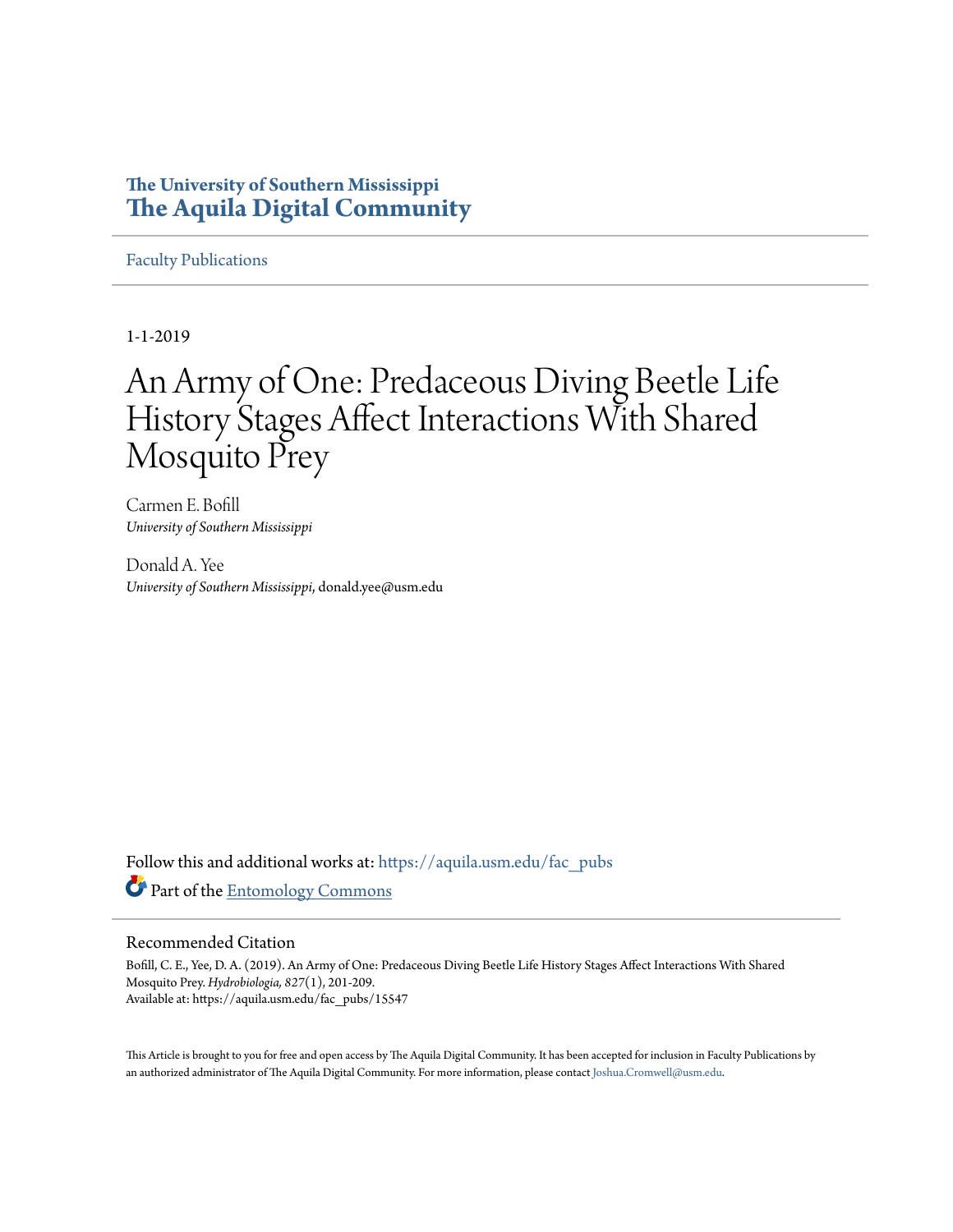| $\mathbf{1}$   | An army of one. Predaceous diving beetle life history stages affect interactions with shared        |
|----------------|-----------------------------------------------------------------------------------------------------|
| $\overline{2}$ | mosquito prey                                                                                       |
| 3              |                                                                                                     |
| $\overline{4}$ |                                                                                                     |
| 5              | C. Bofill <sup>1,3</sup> and D.A Yee <sup>1,2</sup>                                                 |
| 6              |                                                                                                     |
| $\overline{7}$ | <sup>1</sup> Department of Biological Sciences, University of Southern Mississippi, Hattiesburg,    |
| $8\,$          | Mississippi, 39460, U.S.A., 601-266-4927                                                            |
| 9              | <sup>2</sup> Author of correspondence: donald.yee@usm.edu                                           |
| 10             | <sup>3</sup> Present address: Vanderbilt University Medical Center, 719 Thompson Lane, Suite 57182, |
| 11             | Nashville, TN 37204                                                                                 |
| 12             |                                                                                                     |
| 13             | Short title: Complex life-history effects of predators on prey                                      |
| 14             |                                                                                                     |
| 15             |                                                                                                     |
| 16             |                                                                                                     |
| 17             |                                                                                                     |
| 18             |                                                                                                     |
| 19             |                                                                                                     |
| 20             |                                                                                                     |
| 21             |                                                                                                     |
| $22\,$         |                                                                                                     |
| 23             |                                                                                                     |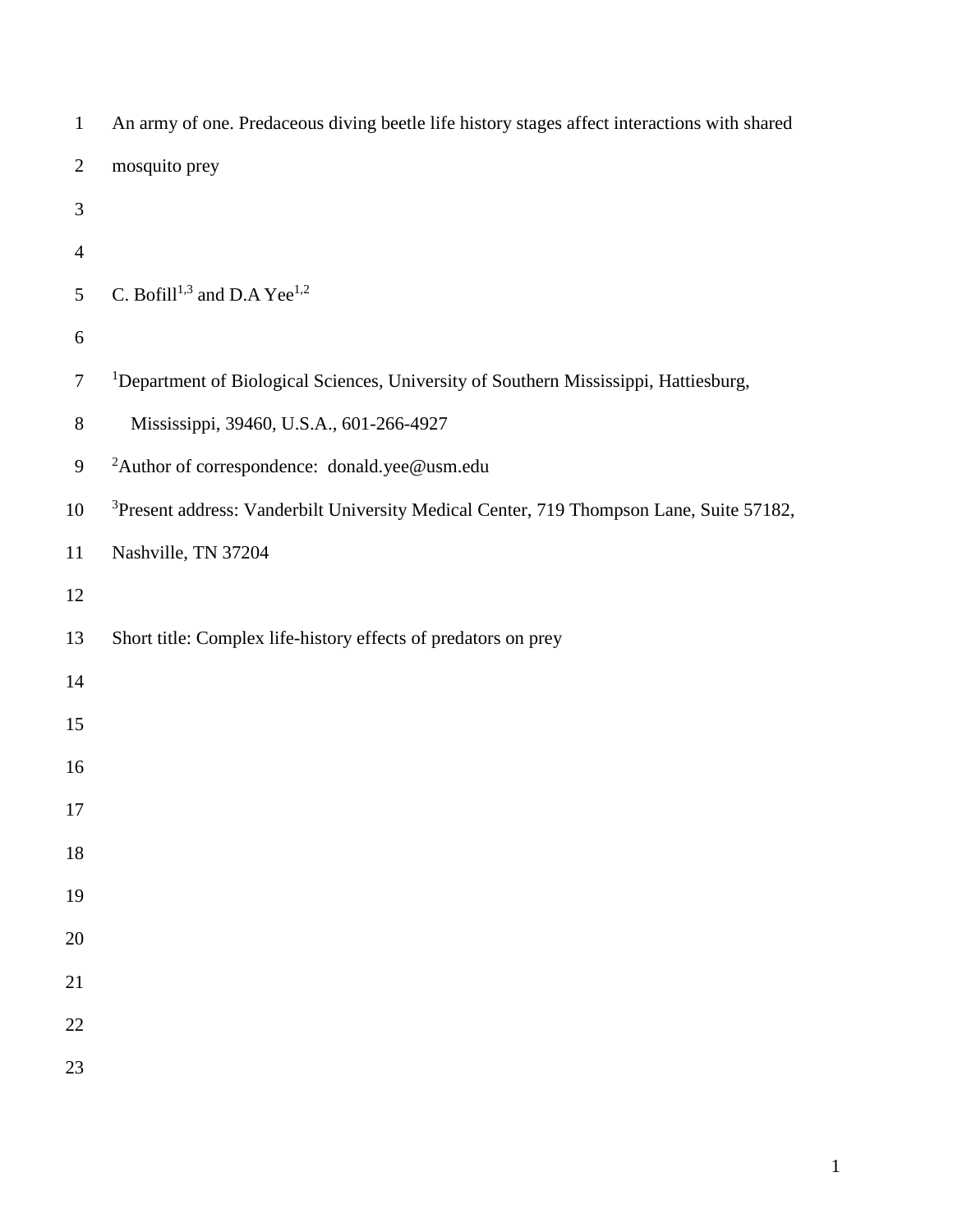## **Abstract**

 Predators with complex life cycles often differ in their morphology, behavior, and trophic position across their ontogeny, and may thus have variable effects on shared prey. We used the predaceous diving beetle *Laccophilus fasciatus rufus* as our predator, whose larvae and adults often co-occur in freshwater lentic systems. As a shared prey we used early and late instar *Culex quinquefasciatus*, a common wetland mosquito. We found that single adult predators were more likely to consume late instar prey compared to juvenile predators, who ate early and late instar prey equally. A mixture of juvenile and adult predator stages led to higher consumption of prey when compared to either predator type alone. Adult dytiscids consumed three times as many dead prey compared to living ones, thus implying a role in scavenging for this life history stage. Our work highlights that predators with complex life history stages may affect shared prey in complicated and unpredictable ways. Keywords: complex life cycle, Culicidae, Dytiscidae, pond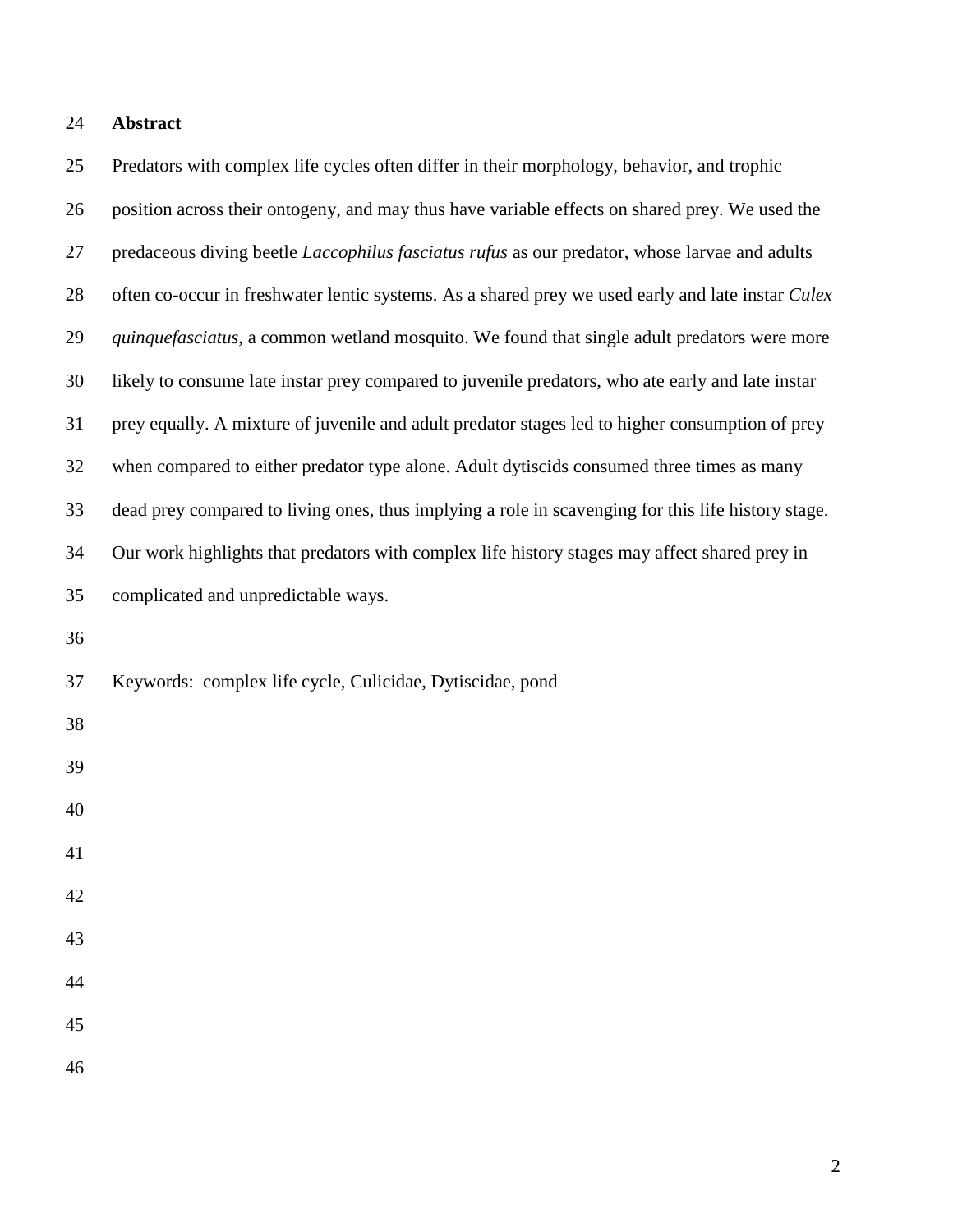Temporary lentic aquatic systems are often dominated by animals that exhibit complex life cycles, including anurans and many insects, however the interactions of these adult and juvenile predators with other species are not well studied. A complex life cycle is a maturation cycle in which different morphological changes occur during the growth of an organism (Wilbur 1980). Examples of animals that have a complex life cycle amphibians (e.g., frogs), many marine invertebrates, and many aquatic insects (e.g., Odonata, Coleoptera). Some insects exhibit indirect metamorphosis, wherein adults and juveniles are morphologically distinct, as opposed to direct metamorphosis where the emerging young are just smaller versions of the adults. Besides morphological changes, some animals with complex life cycles have larval and adult stages that occur in different habitats, have different diets, and are exposed to different interactions (predation, mutualisms) (Wilbur 1980). Predators with complex life cycles may exert different effects on a food web depending on their stage, and their effects may move beyond their current niche (McCoy et al. 2009).

 Although common in lentic habitats, predaceous diving beetles (Coleoptera: Dytiscidae), have received little attention as predators. What is known is that they are important predators on both invertebrate and vertebrate prey (Culler et al. 2014). This highly diverse family of predators 63 ( $\sim$  4,200 species worldwide) play a structurally important role in aquatic food webs (Thakare  $\&$  Zade 2011) and are potentially important predators of many taxa, including mosquito larvae, in natural habitats (Larson et al. 2000), especially in fishless systems (Batzer & Wissinger 1996). Adult dytiscids are often capable of flight and move among isolated bodies of freshwater, using vision, chemoreception, and vibration to recognize and choose their prey (Hagen et al. 1976). When comparing them to their juvenile counterparts, whom are obligate aquatic predators requiring prey movement to elicit a response, adult dytiscids are not adept hunters (Johnson et al.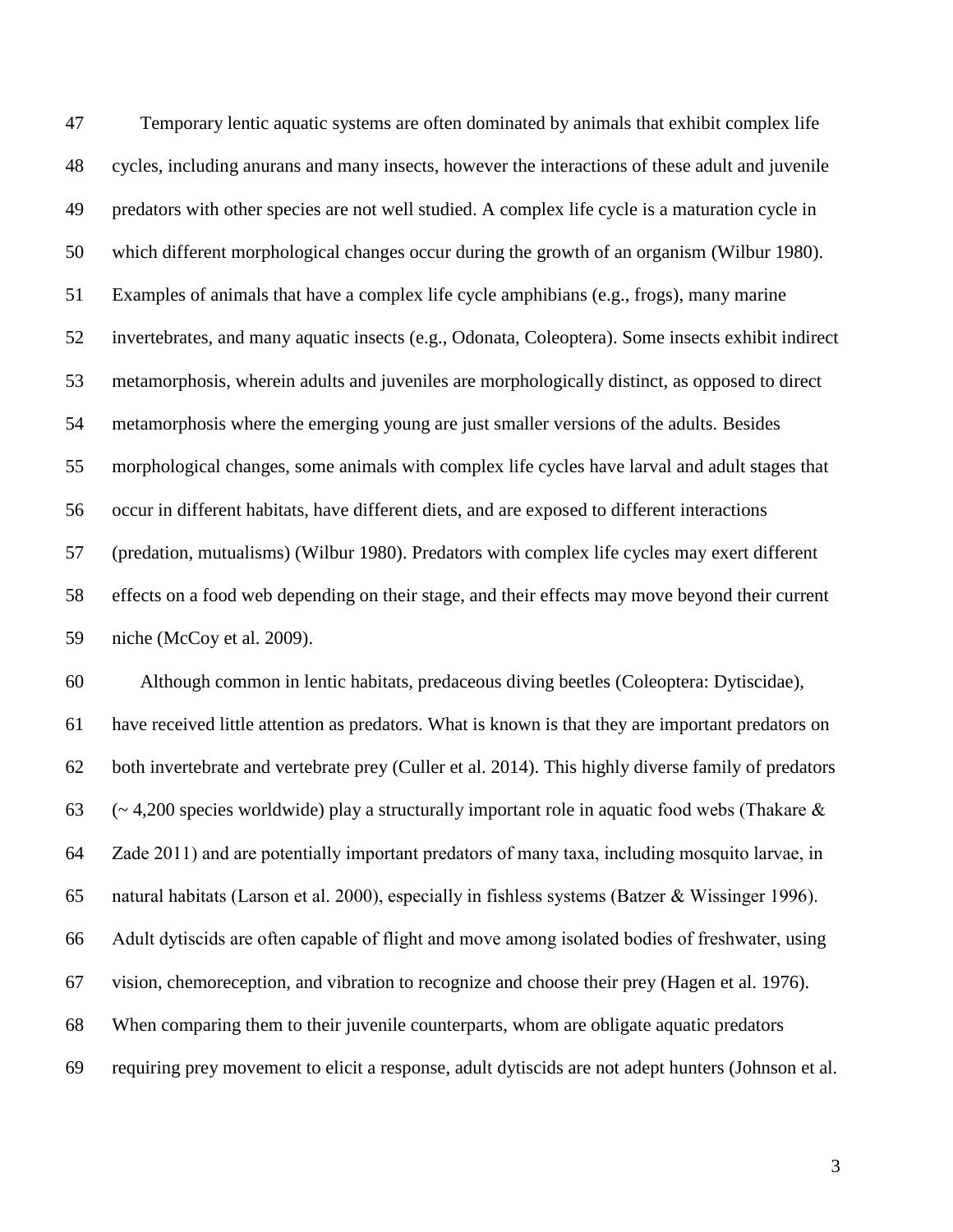2003). Unlike adults, juveniles have also been seen to exhibit a variety of different predatory behaviors including sit-and-pursue, sit-and-wait, and active hunting modes (Young 1967, Formanowicz 1982, Yee 2010). Regarded as "clumsy", the adults may select prey that is easy to capture, including dead or dying individuals; scavenging on dead material that may be energetically favorable (Bosi 2001). Adults and juvenile beetles often co-occur in the same habitats (Larson et al. 2000), however it is unknown how the different stages within each species differ with respect to predation.

 Mosquito larvae are thought to be an important food item for many aquatic animals, including many species of predaceous diving beetles (summarized in Culler et al. 2014, Shallan & Canyon 2009). Since the 1990s, insecticides have become a widely acceptable method of mosquito control, but resistance to these chemicals have been a challenge to effective control measures (Brogdon & McAllister 1998). As a consequence of this resistance, aquatic ecologists see the necessity to study the use of natural predators as a biocontrol on mosquito populations. Research on larval mosquito population control via aquatic predators has become of recent interest, however the focus on these investigations has been on factors like prey stage (Chandra et al. 2008), habitat characteristics (Ohba & Ushio 2015), and prey type (Culler & Lamp 2009). Currently, no studies have investigated the effects of different predator life-history stages on consumption of mosquito prey.

 We conducted a series of experiments to better understand the contribution of both the adults and juveniles of the beetle *Laccophilus fasciatus rufus* on prey populations of the mosquito *Culex quinquefasciatus*. *Laccophilus fasciatus rufus* is a common dytiscid in North America (Larson et al. 2000) and has been shown to prey on mosquitoes (Pitcher & Yee 2014). *Culex quinquefasciatus* (southern house mosquito) is a common open water mosquito that has a world-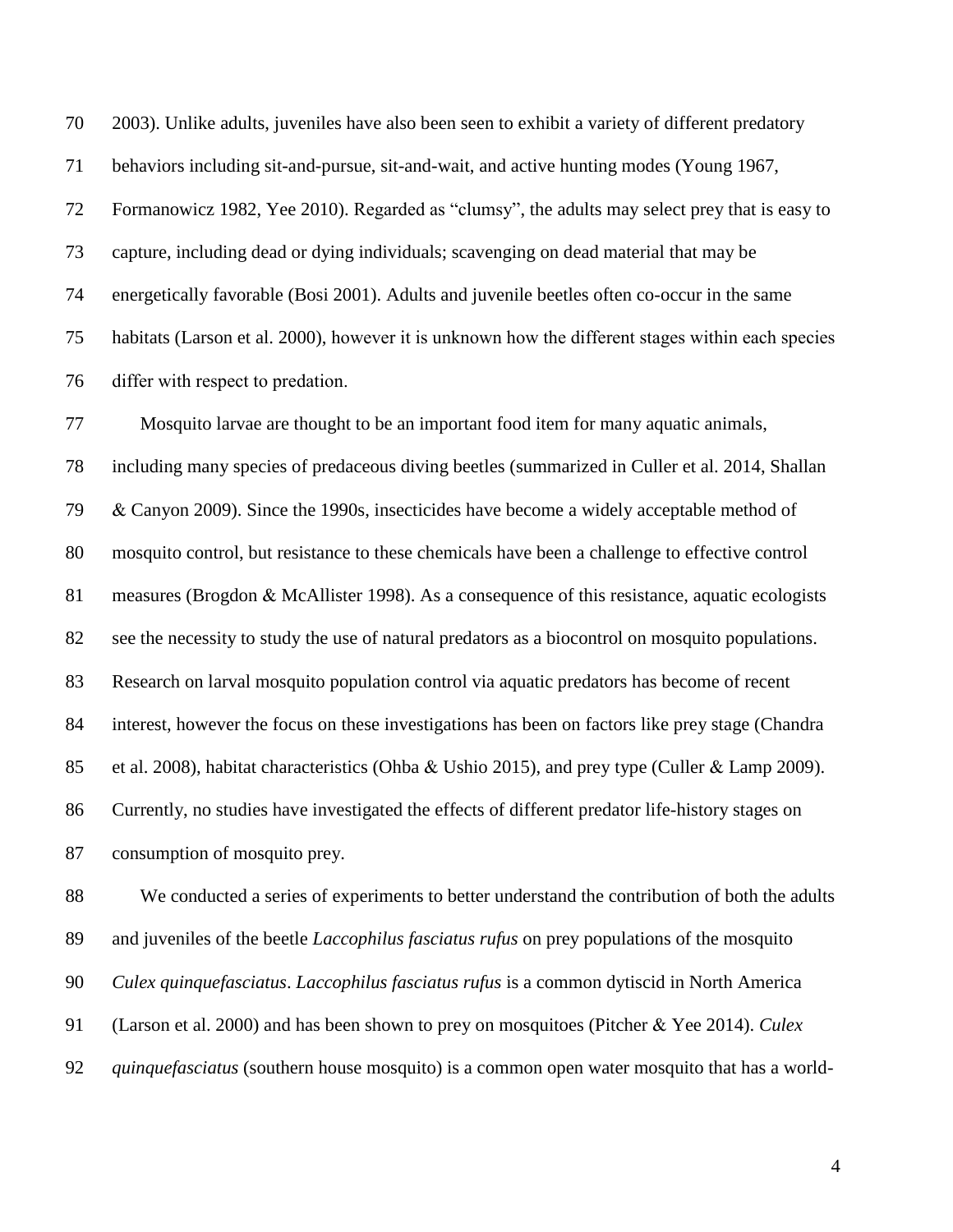wide distribution, and has been used as a prey species of dytiscid predation elsewhere (Aditya et al. 2006, Chandra et al. 2008). Specifically, our objectives in this study were to 1) quantify consumption rates of *L. f. rufus* adults and juveniles on different stages of mosquito larvae under different prey and plant densities, 2) examine if combinations of predator life-history stages affected predation rates compared to single predator stages, and 3) test adult dytiscid prey preference between living and dead prey. We hypothesized that because of potential differences in hunting behavior and other life-history differences (Yee 2010), adult and juvenile predators will display different effects on prey populations. For instance, as adults are more likely to exhibit searching behavior (Larson et al. 2010) and some juveniles are known to be sit-and-wait hunters (Yee 2010), we may predict that adults would consume more prey given the potential for higher encounter rates, and that these differences may also influence predation rates in single versus multi-predator trials. Studying such interactions will improve the understanding of the effect of the complex life history of predators on shared prey in general, and will lead specifically to a better understanding of the bio-control abilities of dytiscids in natural environments.

#### **Materials and Methods**

 *Laccophilus fasciatus rufus***.** No taxonomic keys exist to distinguish different species of *Laccophilus* larvae (hereafter, juveniles, to distinguish from mosquito prey). Thus, to assure that the correct species of *Laccophilus* was used, breeding of adults in a controlled setting was necessary. Specifically, adult *L. f. rufus* were collected from aquatic habitats in and around Hattiesburg, MS (31º19'38" N, 89º17'25" W). Males and females were placed in large plastic tubs (91.5 x 61 x 20.3 cm) containing aquatic plants, pond water, food, and substrate. Plants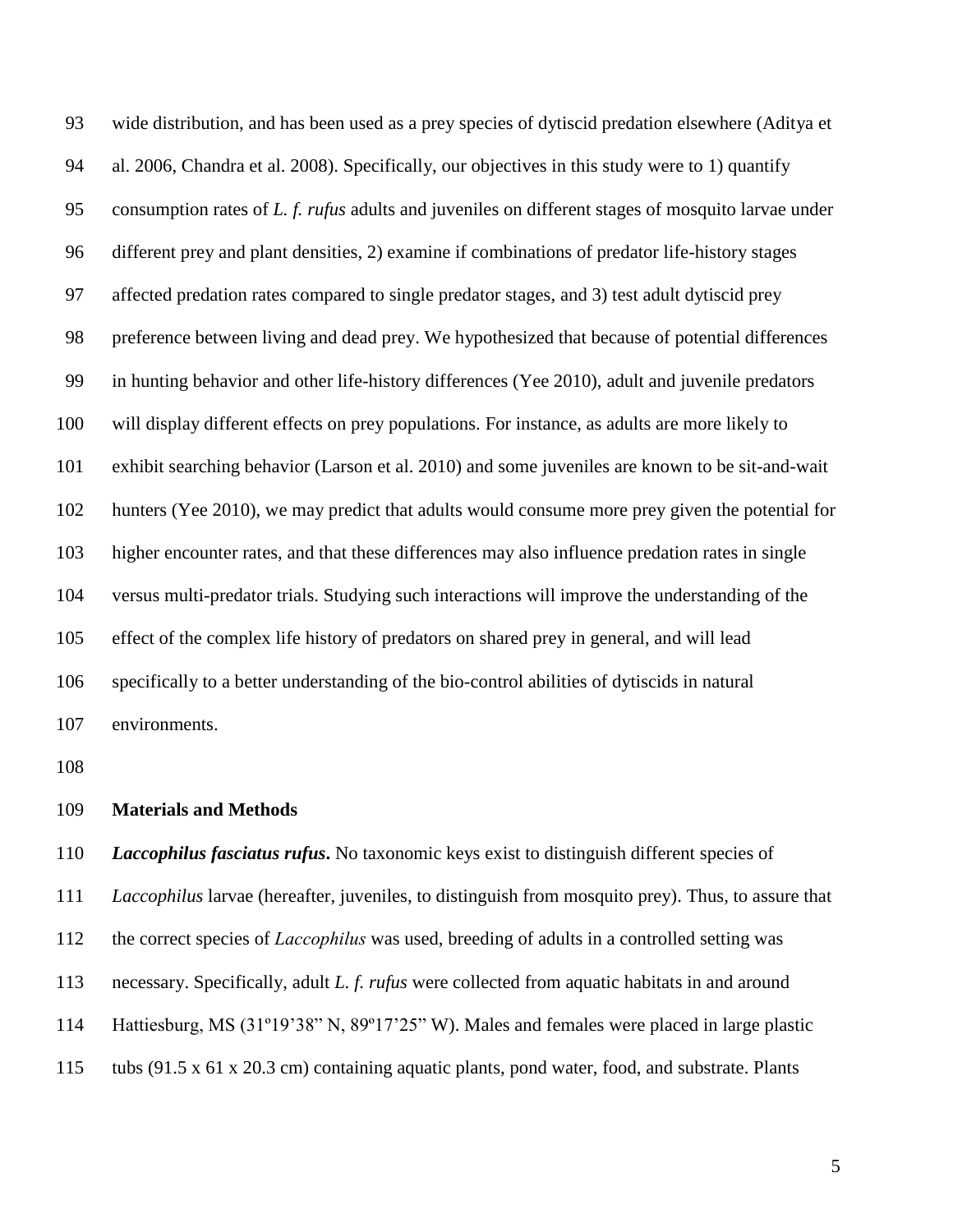(*Ludwigia palustris*) were collected from ponds locally and rinsed repeatedly to remove invertebrates. Tubs were covered with no-see-um mesh and left for several weeks at the USM Science Park, located approximately 8 km east of the Hattiesburg campus, during which time any juveniles that were produced were removed for experiments (genus level identifications were made using Larson et al. 2000). For experiments requiring adults, additional *L. f. rufus* were collected from aquatic habitats and isolated in separate plastic cups containing 100 mL filtered pond water and a wooden perch. Adults and juveniles were fed once daily using frozen chironomid larvae or live mosquitoes until experimental trials began. All juveniles used in the 124 experiments were either  $2<sup>nd</sup>$  or  $3<sup>rd</sup>$  instars. Predation by either adults or juvenile predator stages were easily distinguishable based on known behavior: mosquitoes killed by adults were wholly consumed or dismembered, whereas juveniles pierce and suck prey leaving only an empty exoskeleton. Prey (*Culex quinquefasciatus*) were obtained from laboratory colonies (F<sup>4</sup> or less) that were originally collected as egg rafts from areas near campus.

**Experiment 1. Predator stage and consumption of different prey stages.** To quantify

predation rates on shared mosquito prey, both juvenile and adult beetles were used separately in

feeding trials. Feeding trials were conducted in small plastic aquaria (20.3 x 15.2 x 12.7 cm)

filled with 3.9 L filtered pond water collected from ponds in the study area. In each aquarium,

three different levels of plant stem density were used: 0, 3, and 6 stems (hereafter no, low, and

high plant densities). We used *Ludwigia palustris*, a plant that is commonly found in dytiscid

135 habitats in the study area at variable densities (Pitcher & Yee 2014). Testing predation on

mosquitoes under different plant densities has been shown to affect predator-prey interactions

(Savino & Stein 2011, Yee, 2010) and we predicted that increasing plant density would increase

refugia for prey and thus reduce predation rates. Prey density trials consisted of three levels: 5,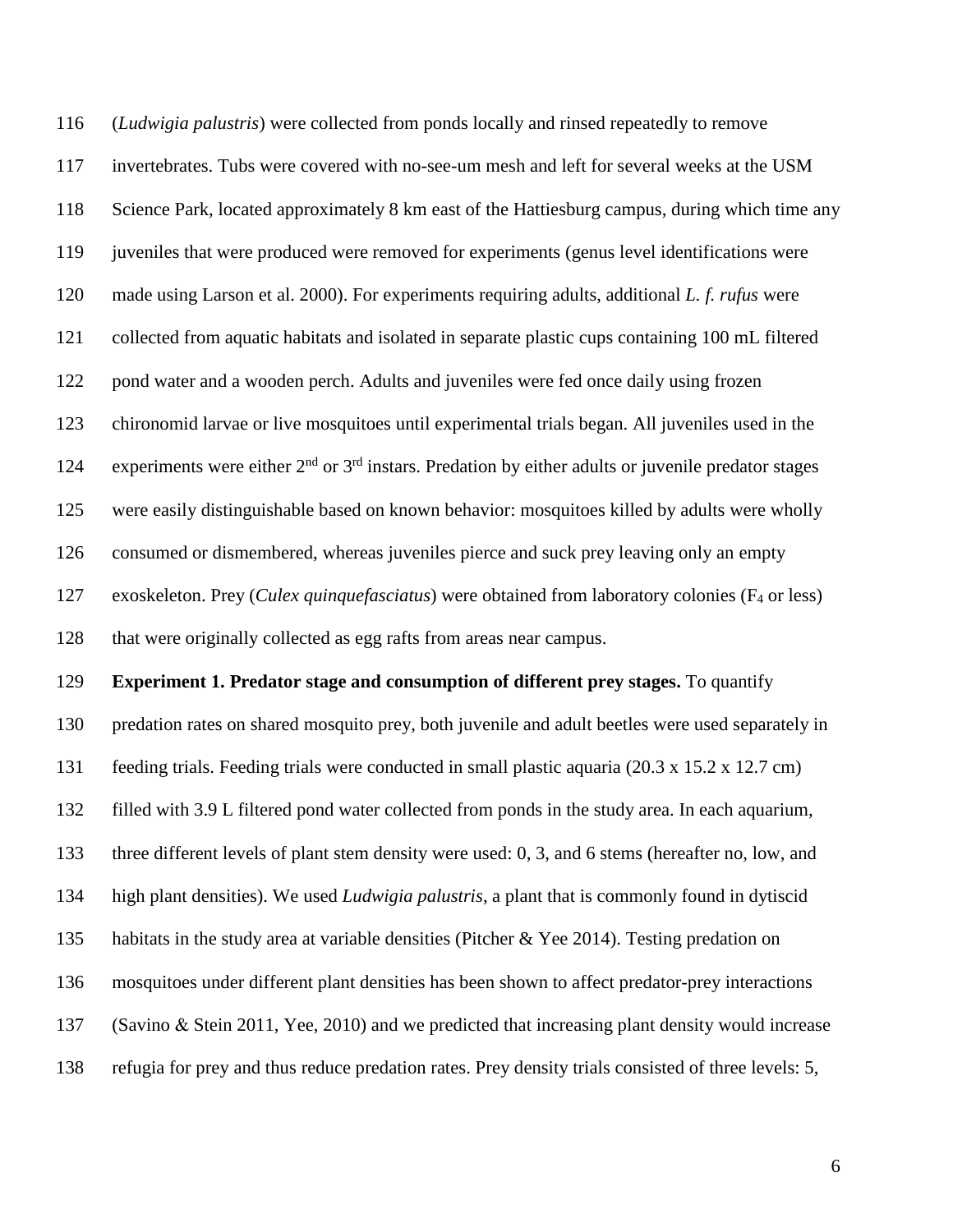139 10, or 15 of either early (1<sup>st</sup> and 2<sup>nd</sup>) or late (3<sup>rd</sup> and 4<sup>th</sup>) instar *Culex quinquefasciatus*, hereafter low, medium, and high prey. In some lentic systems different levels of mosquito prey can also affect predation rates (Alto et al. 2012). *Culex quinquefasciatus* is often found in open water (Vinogradova 2000) and often cohabitates with these predators (unpublished data). Inclusion of different sized prey let us examine how predator life stages affect predation across prey life history stages. Plant density (3), prey density (3), and prey stage (2) were crossed to yield 18 combinations that were replicated 5 times for each predator stage. Uneaten mosquitoes were 146 counted after 4 hrs in each aquarium. Aquariums were placed in an incubator at 27° C on a 14:10 (dark:light) photoperiod (approximate summer conditions for the study area). To assess differences in prey consumption a four-way analysis of variance (ANOVA) was

 used to determine if differences existed among the different plant densities (3), prey densities (3), 150 prey stages (2), and predator stage (2). A  $log(x + 1)$  transformation was applied to the raw data to meet assumptions of normality. Tukey's test were then conducted to assess differences among specific treatment levels while controlling for experimental-wise error rates. All statistical analyses were conducted in SAS (SAS 2004).

 **Experiment 2. Single and multiple predator stages and prey consumption.** We examined how single and mixed predator life history stages affected consumption of early and late instar prey. Specifically, we placed either two adult predators, two juveniles, or one of each into aquaria established in the same manner as described above, with 10 prey of each stage offered in the single prey treatment levels and 10 of each in the combined level. For these trials, beetles were starved 24 hrs prior to introducing them into aquaria to standardize hunger levels; trials ran 160 for four hours. We discarded one replicate of the mixed predator treatment level from analysis as the adult beetle killed the juvenile. We also prepared 6 replicates of two juveniles and a juvenile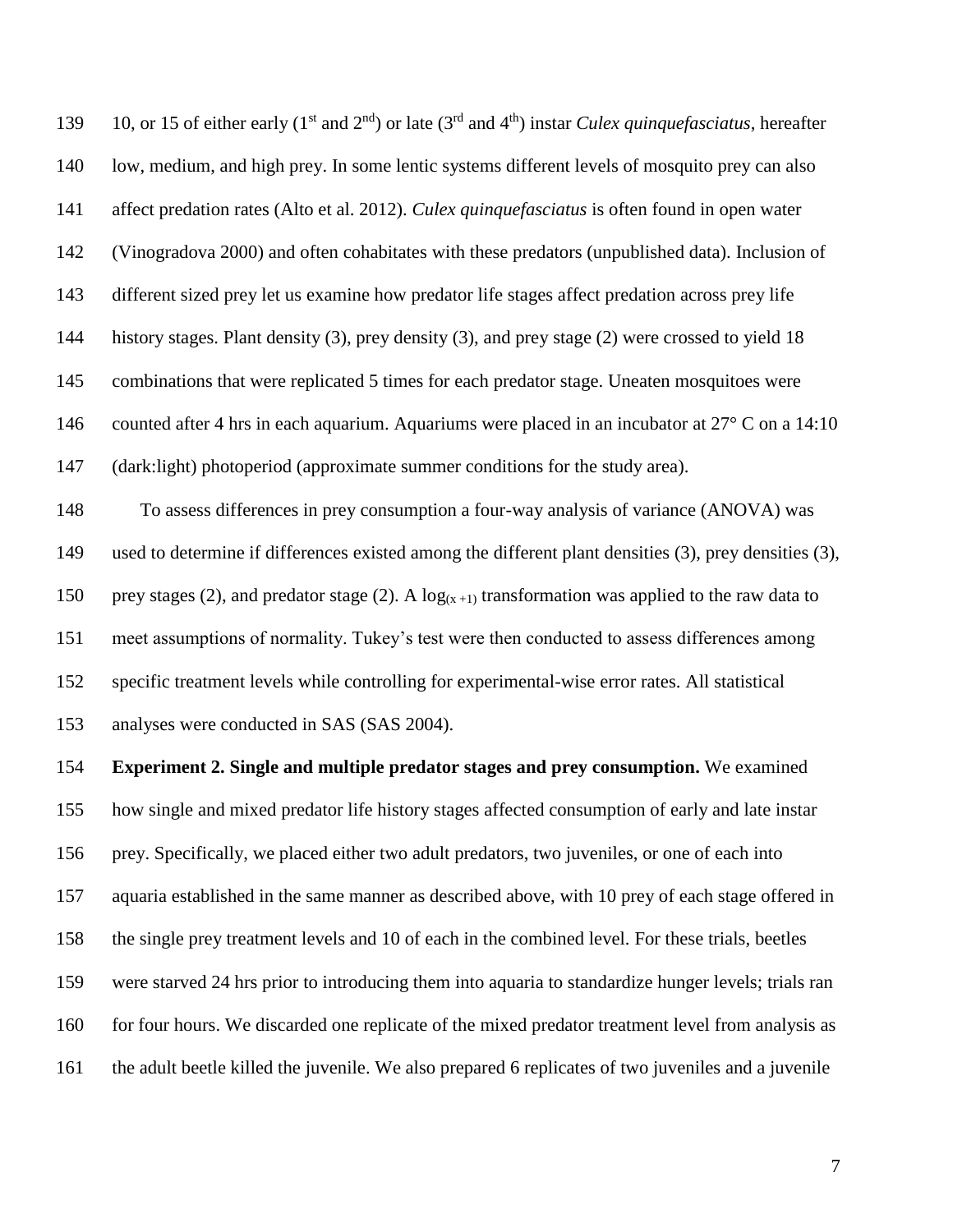and adult predator without prey to evaluate potential predation among predators (we assumed that adults were unlikely to kill one another) and three replicates with no predators (control) and collected data as above.

 A two-way ANOVA was used to assess differences in consumption of different prey stages (early, late) across predator combinations (juvenile alone, adult alone, juvenile and adult). Raw data met assumptions and differences among levels of significant treatment effects were assessed using a Tukey adjustment.

 **Experiment 3. Adult predator selection of prey.** Experiment 1 did not produce differences in predation rates among prey densities or plant densities (see Results). These treatments were subsequently excluded from this study, and we used three sprigs of plant for all replicates. Furthermore, only late instar prey were utilized as adult dytiscids were observed to consume significantly more late compared to early instar mosquito larvae. Specifically, we used three different prey treatment levels to examine prey preference for adult beetles only: 10 dead mosquito larvae, 10 living larvae, and 5 dead and 5 living. Larvae were freshly killed by placing them in water in a microwave for approximately 1 minute. Each treatment level was replicated six times yielding 24 experimental units. All other aspects of this experiment (e.g., aquarium size, time until data collected) were the same as the ones described above.

 A one-way ANOVA was used to test for differences between different prey treatment levels (percent of prey eaten by adult dytiscids in the living, dead, of the combination of living and dead treatment levels). Raw data met assumptions of the analysis.

**Results**

**Experiment 1. Predator stage and consumption of different prey stages.** We detected

significant effects of predator stage and a prey stage by predator stage interaction; other effects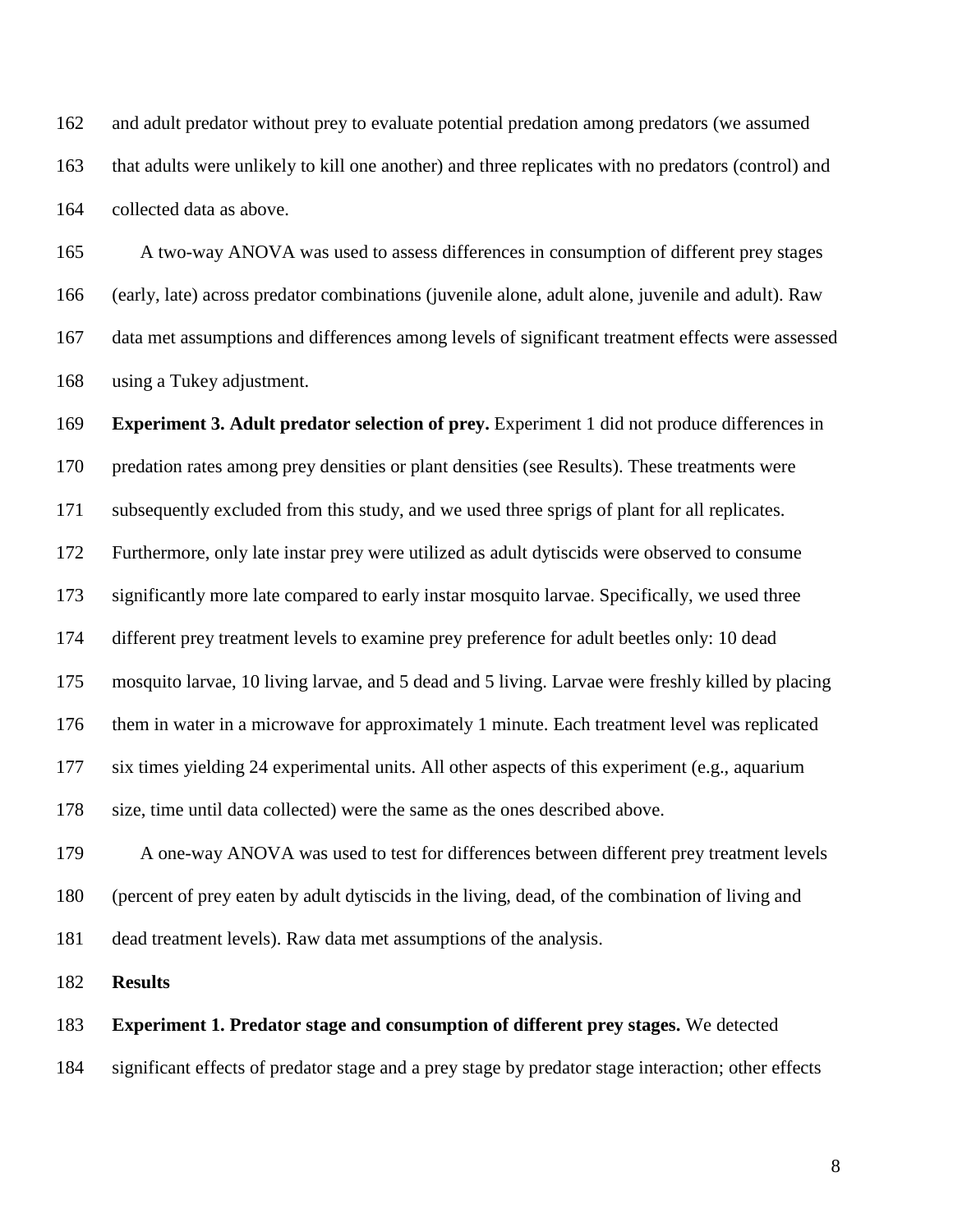were not significant (Table 1). Specifically, adult beetles consumed more late instar mosquitoes compared to juvenile beetles, whereas both predator stages consumed a similar but lower number of early instar mosquitoes (Fig. 1).

 **Experiment 2. Single and multiple predators stages and prey consumption.** No prey died in the no predator controls, however in two replicates of the controls without prey juveniles were killed by adults (33%). About 30% more prey were consumed when an adult and juvenile were 191 together than when either stage was alone (Fig. 2A)( $F_{2,46} = 6.01$ , P = 0.005). The highest consumption was on early instar prey offered alone, followed by either early instars in 193 combination with late instars or late instars by themselves (Fig. 2B) (F<sub>3,46</sub> = 31.51, P < 0.001). Late instar prey offered with the early stage were consumed least overall (Fig. 2B). The 195 interaction between predator combination and prey combination was not significant ( $F_{6,46} = 1.99$ ,  $P = 0.087$ . **Experiment 3. Adult predator selection of prey.** Adults ate three times as many dead prey

198 compared to living prey when both types were offered simultaneously (Fig. 3) (F<sub>3,16</sub> = 5.944, P = 0.007). In addition, the overall consumption of live or dead prey did not vary when these types were offered alone or in combination, indicating that prey density did not affect prey selection. 

## **Discussion**

 It has been assumed that predators species are interchangeable in their effects on prey (Fretwell 1987), however such an assumption is likely wrong, given that different predators may act in dissimilar ways to enhance or weaker overall predation pressure in food webs (Schmitz 2007). However, little attention has been paid to predators with complex life cycles, wherein different life history stages may exert different forces on shared prey. Our goal was to test for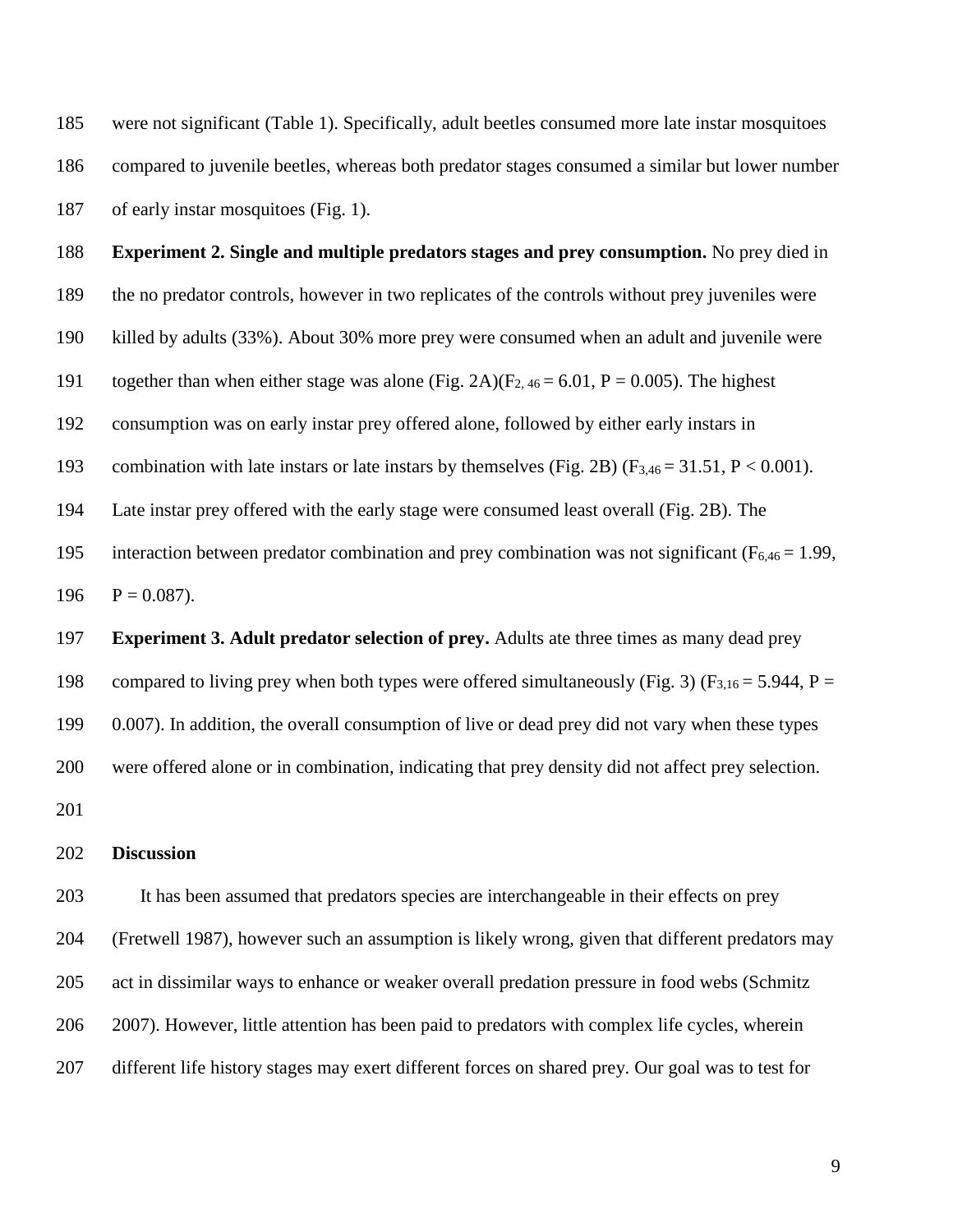consumption differences for adults and juveniles of *L. f. rufus* on a shared prey, which would allow us to examine the specific nature of predation effects of a predator with a complex life cycle on a shared prey. Our hypothesis that adult and juvenile predators would display different effects on prey populations was generally supported. We found that adult *L. f. rufus* consumed more late instar mosquito larvae compared to juveniles; adults also consumed more dead than living prey. The higher consumption of larger prey by adult predators may be due to energetic differences, as larger prey are likely an easier target for adults compared to juvenile predators and have a higher caloric value. Adult beetles are fast-moving adept swimmers, whereas larvae generally walk along the bottom or on surfaces and often sit and wait for prey, and thus capture of larger prey is likely easier for adults compared to juveniles. However, we found no differences in predation on early instars, suggesting that both juveniles and adults can equally affect small mosquitoes. Although we found no significant differences between prey sizes within each predator stage consumption of early and late instars for adult predators did approach significance 221 (P = 0.084), whereas juveniles did not (P = 0.180). This would seem to bolster the possibility that the larger, more active adult predators are more adept in consuming larger versus smaller prey. At present, no other study has compared predator consumption for different dytiscid life history stages across prey sizes within a prey species. Aditya and Saha (2006) did find that feeding rates of adult *Rhantus sikkimensis* were higher on small chironomid prey versus larger ones, a finding that is opposite of ours. Moreover, Lundkvist et al. (2003) found differences in mosquito size preferences for three species of dytiscids, and concluded that there should exist an inverse relationship between predator size and prey size, a prediction our data does not support. The differences between consumption by beetles for a single prey type in our study are broadly consistent with work by Klecka and Boukal (2012) who showed that adult and juvenile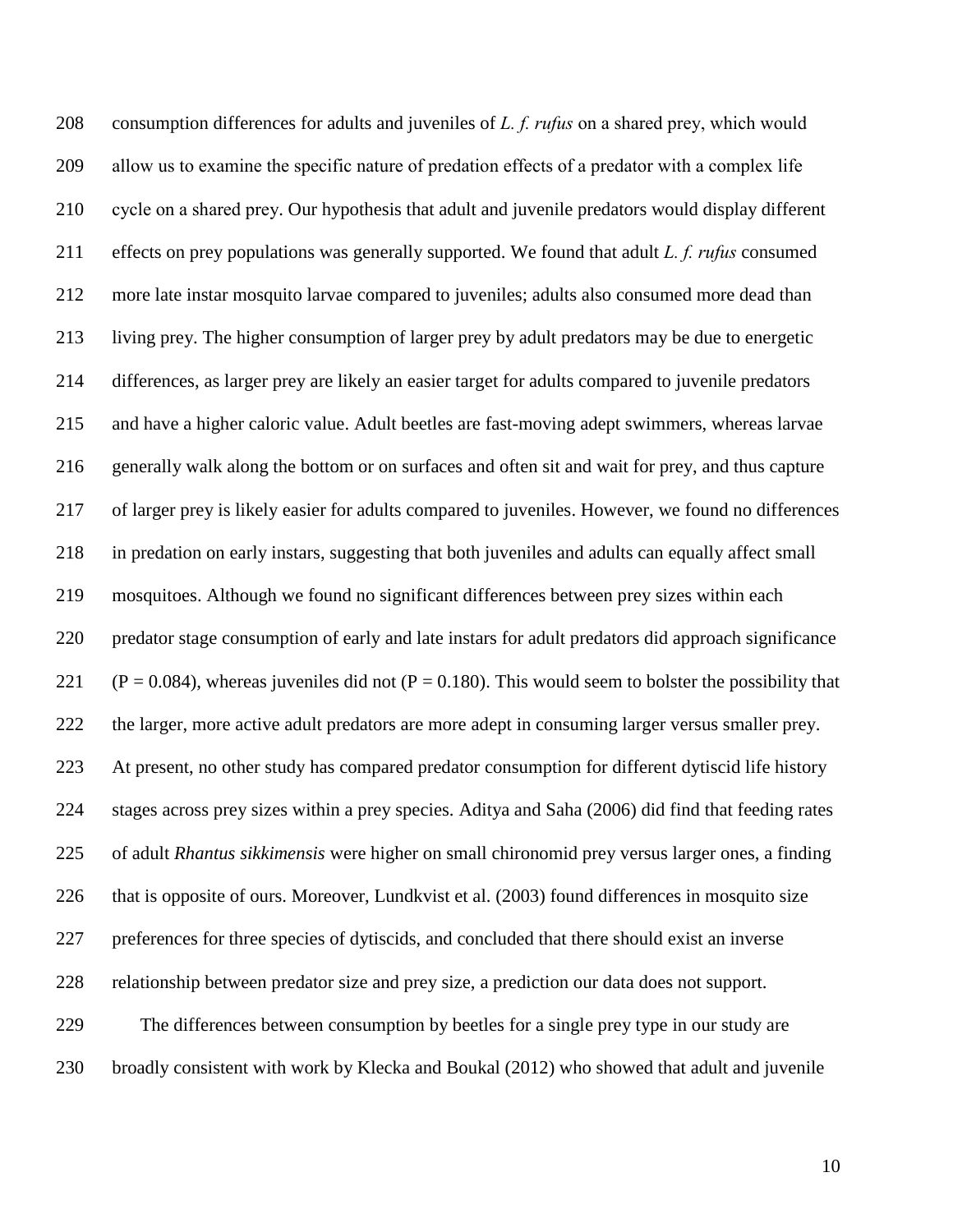dytiscids (*Acilius* sp.) exhibited preferences for different prey, with juveniles preferring *Culex* sp. and adult beetles preferring chironomids. This could be explained by differences in prey movement and location. Because of a lack of refugia, chironomids were an easy target for predators, and likely required low effort by adults to obtain them (Klecka and Boukal 2012). Regardless of the mechanism, such ontogenetic diet shifts (ODS) might be expected as a way to reduce intraspecific competition, and would also be predicted when animals change in morphology, size, and behavior over their life cycle (Ohba 2009, Klecka & Boukal 2012). Such shifts may not always be perfect, allowing a degree of overlap that would bring adults and juveniles into direct competition. Indeed, Klecka and Boukal (2012) did show that diet overlap was pronounced for life history stages in two species of dytiscids, but did not offer any mechanism for how species may limit intraspecific competition. Instead of dampening competition, we suggest that with greater diet overlap there may be more opportunities for predation among the predators (i.e., intraguild predation (IGP)). We found some evidence for IGP, but not symmetrical, as juveniles succumbed to predation by adults one third of the time in 245 the absence of prey and in one of our replicates when prey were present. As IGP (e.g., Nilsson & Söderström 1988) and instances of cannibalism (e.g., Dending 1988, Hicks 1994, Yee, 2010) exist among dytiscids, these interactions could further complicate the way in which changes in predator life history may interact with prey, to perhaps change overall predation rates among life history stages.

 We did determine that the combined feeding of an adult and juvenile predator increased prey consumption 30% over single predator stage trials. One explanation for this increased feeding is due to predator spatial niches and foraging behavior. Adult *L. f. rufus* are active predators (Pitcher & Yee 2014) whereas *L. f. rufus* larvae are mostly sit-and-wait predators (personal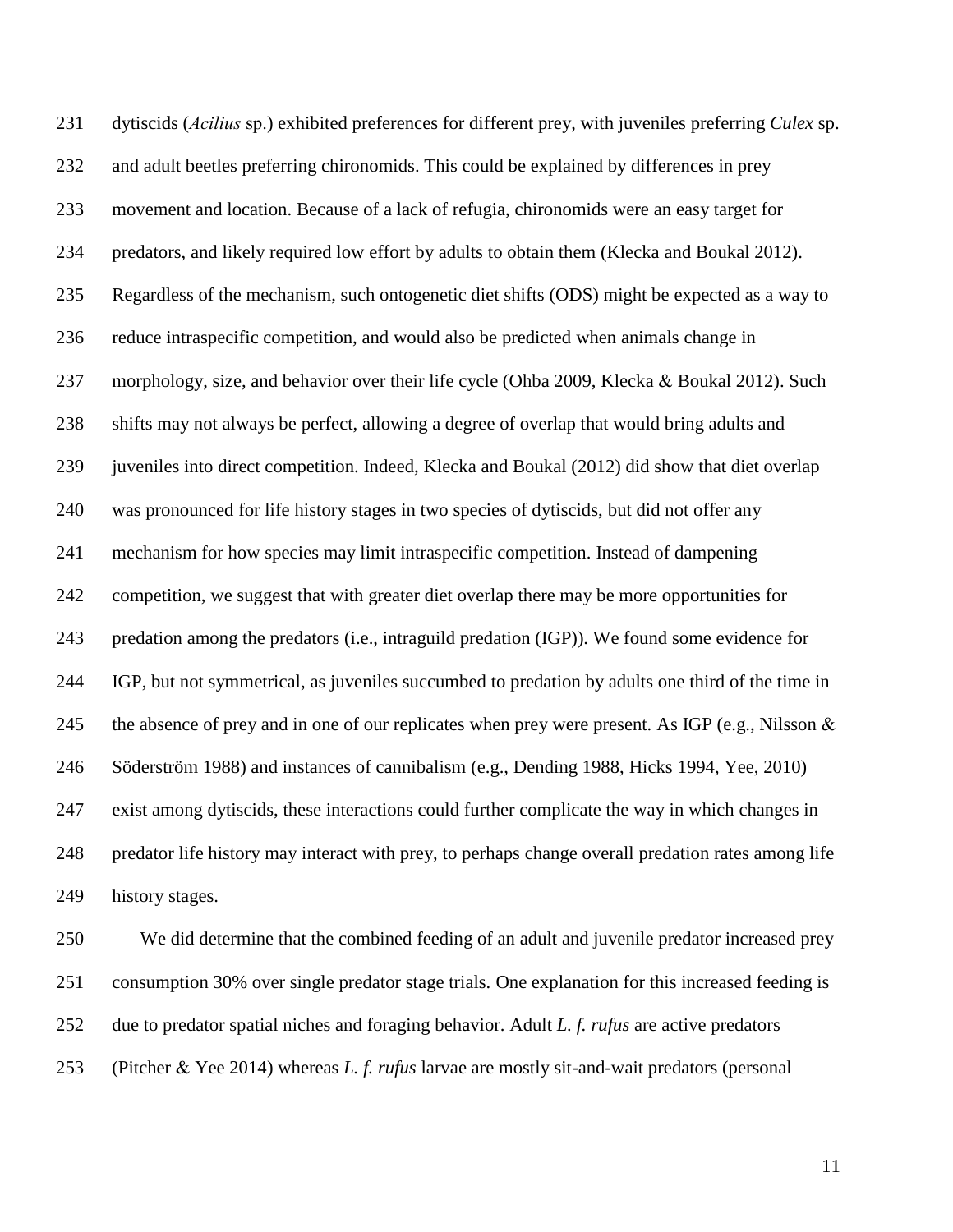observation); adults also move actively through the water column, whereas juveniles of this species remain relatively motionless at the bottom or on plants. This suggests inherent spatial differences among life history stages, and coupled with differences in how these predator stages feed, may help to explain the synergistic effects with mixed versus single predator stages for dytiscids. Such behavioral differences among dytiscid larvae in feeding mode and hunting domain have been documented for larval dytiscids (Yee 2010), however this is the first study to look at the potential role of larvae and adults to affect shared prey. One consequence of this work is to suggest that there may be compounding effects upon prey populations in nature by predators with complex life cycles (Wilbur 1980). To determine if this is the case, additional experiments, wherein adult and juvenile predators of various densities are used, will need to be conducted. Unintentionally, we also tested the effect of multiple predators of each prey stage. In Experiment 1, single adult beetles ate more large prey but there were no differences between prey sizes within beetle stage (Fig. 1), whereas in Experiment 2 when two adult predators were tested they generally ate more early instars (predator effect combines data from adults and juveniles, Fig. 2B). The experimental design was not identical between trials, however differences in plant density and prey density that were investigated in Experiment 1 were non- significant, and thus were eliminated in Experiment 2. Given this, differences in consumption would seem to point to potential interactions between predators, an effect found in some other studies. Aditya and Saha (2006), who tested predation of adults of the dytiscid *Rhantus sikkimensis* at two different predator densities on mosquito and chironomid prey, noted significant differences in prey consumed with two predators consuming more prey than three. However, Chandra et al. (2008) found higher predation rates of two juvenile *Acilius sulcatus* feeding on *C. quinquefasciatus* compared to one juvenile, although variation in prey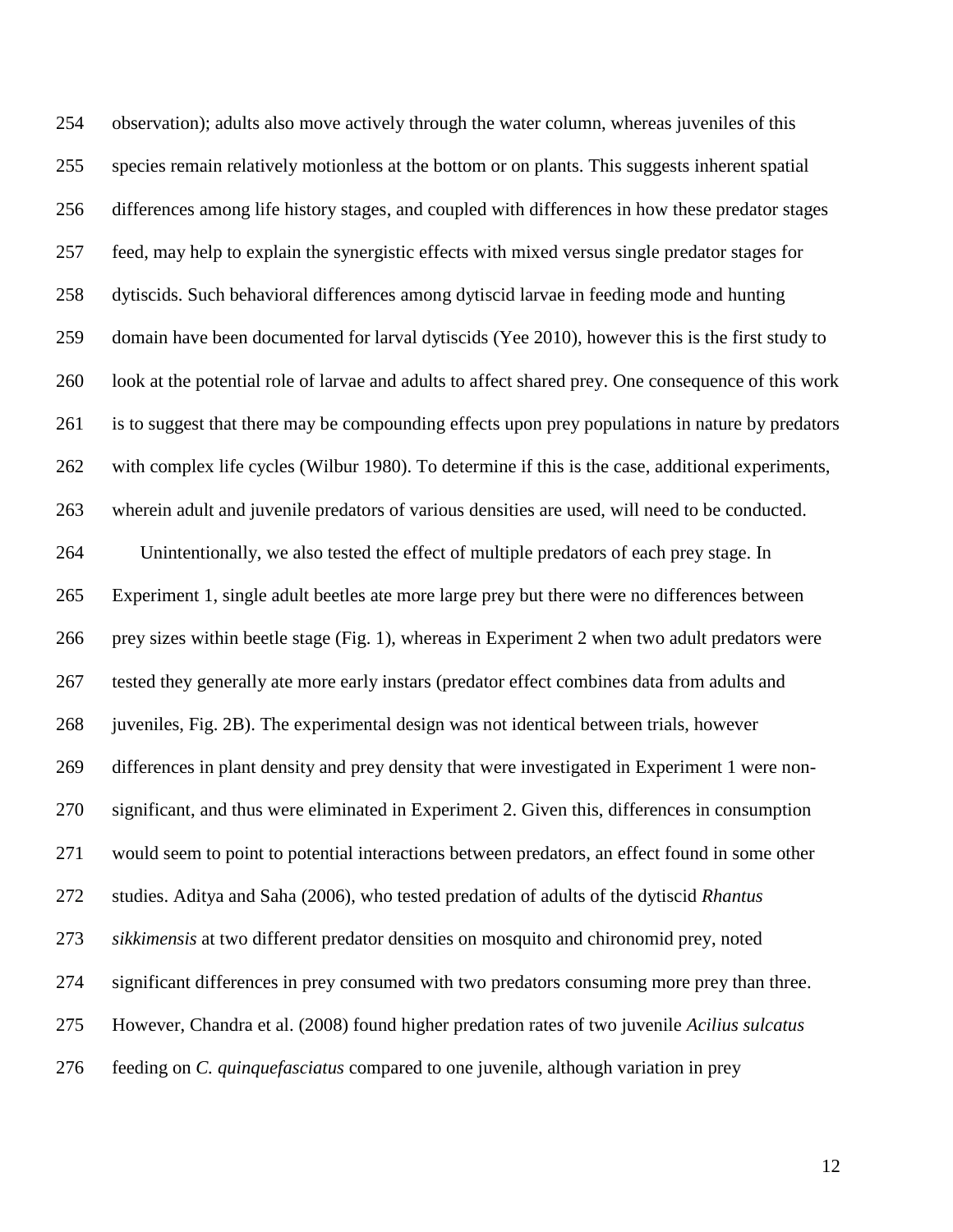consumption was also affected by prey density and volume. The interaction of multiple predators on shared prey is understudied in aquatic insects in general, and dytiscids specifically, but as the presence of multiple predators is the norm in natural temporary water bodies such data that explores predator density are needed.

 We also showed that adult *L. f. rufus* ate more dead mosquitoes compared to live ones. If adult dytiscids are a good bio-control agent then we would expect living prey to be preferred when given the choice between dead and living mosquitoes. Velasco and Millian (2008) found that adult dytiscids chose to scavenge on dead animal material rather than to hunt living prey. A similar result was observed by Kehl and Dettner (2003) who also tested prey preference by giving the dytiscid *Scarodytes halensis* mixed treatments of dead and living plankton (Copepoda and Cladocera). In our experiment, adult *L. f. rufus* had the ability to attack living prey when given no choice, but attacked fewer living prey when dead prey were available. Scavenging on dead animal material is common in dytiscids (Hicks 1994, Larson et al. 2000), and could be favored if it requires lower energy expenditure. Scavengers (especially ones that are capable of 291 flight) can potentially transfer energy between adjacent ecosystems (Payne & Moore 2006). Considering the prevalence of this species in local water bodies (Pitcher & Yee 2014), the rate at which it scavenges, and potential mobility, this could possibly impact nutrient cycles in areas that they inhabit, although such speculation requires more testing.

 Our results showed that beetles of both stages caused a significant decrease in mosquito densities, and support the results of others for dytiscids' ability to decrease mosquito larvae populations (e.g., Formanowicz 1982, Culler & Lamp 2009, Chandra et al., 2008). For example, Chandra et al. (2008) observed that in a 24 hr period, juvenile *Acilius sulcatus* (Coleoptera: Dytiscidae) ate on average 34 out of 200 late instar *C. quinquefasciatus* (~17%). The juvenile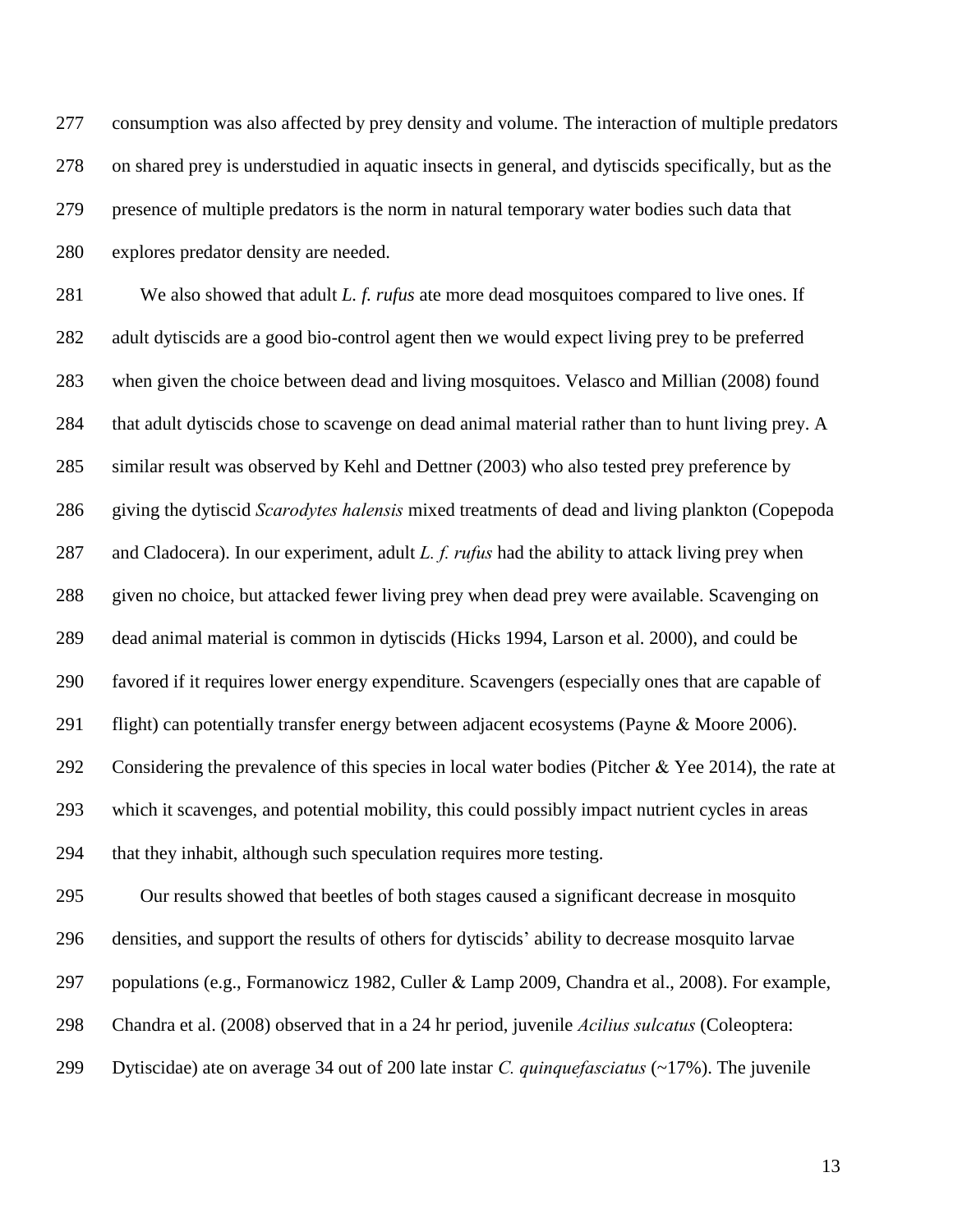dytiscids used in our experiment consumed 28% of the late instar *C. quinquefasciatus* larvae offered, even though the amount of time for this study's trials were shorter than those by Chandra et al. (2008). It is still unclear the degree to which adult dytiscids or larvae are important predators on mosquitoes in natural wetlands (Lundkvist et al. 2003, Shaalan and Canyon 2009), however it is likely that they do represent an important predator under a variety of circumstances, especially in fishless environments (Larson et al. 2000). Many different control agents are utilized for population suppression of mosquito larvae including vertebrate predators such as non-game fish (Kern 2004). In an experiment that tested prey preference of dytiscids and mosquito fish it was observed that mosquito fish did not show a preference for mosquitoes, however dytiscids did (Culler & Lamp 2009). Compilation of knowledge surrounding different species of dytiscids may allow researchers to construct better bio-control strategies that are more efficient than single species approaches.

 Plant density had no significant effect on consumption of mosquito prey. Different plant densities were utilized because we predicted that higher plant densities would provide refugia for prey. Elsewhere (Yee 2010), the presence of plants altered the behavior of larval dytiscids when attacking their prey. One possible explanation for the lack of an effect of plants could be that the plant stem densities used may not have been appropriate to allow prey to use as shelter or as a vantage point for predators. Another explanation could be that *Culex* sp., including *C. quinquefasciatus*, are open water dwellers and would not utilize plant refugia (Clements 1999). Thus, even when offered plants as shelter, they may aggregate in the open water areas of the habitat, where they would be vulnerable to predators. However, mosquitoes staying at the surface regardless of plant density may also be a form of anti-predator behavior (Ohba & Ushio 2015). Such interactions between habitat factors, prey type, and predator life history and species in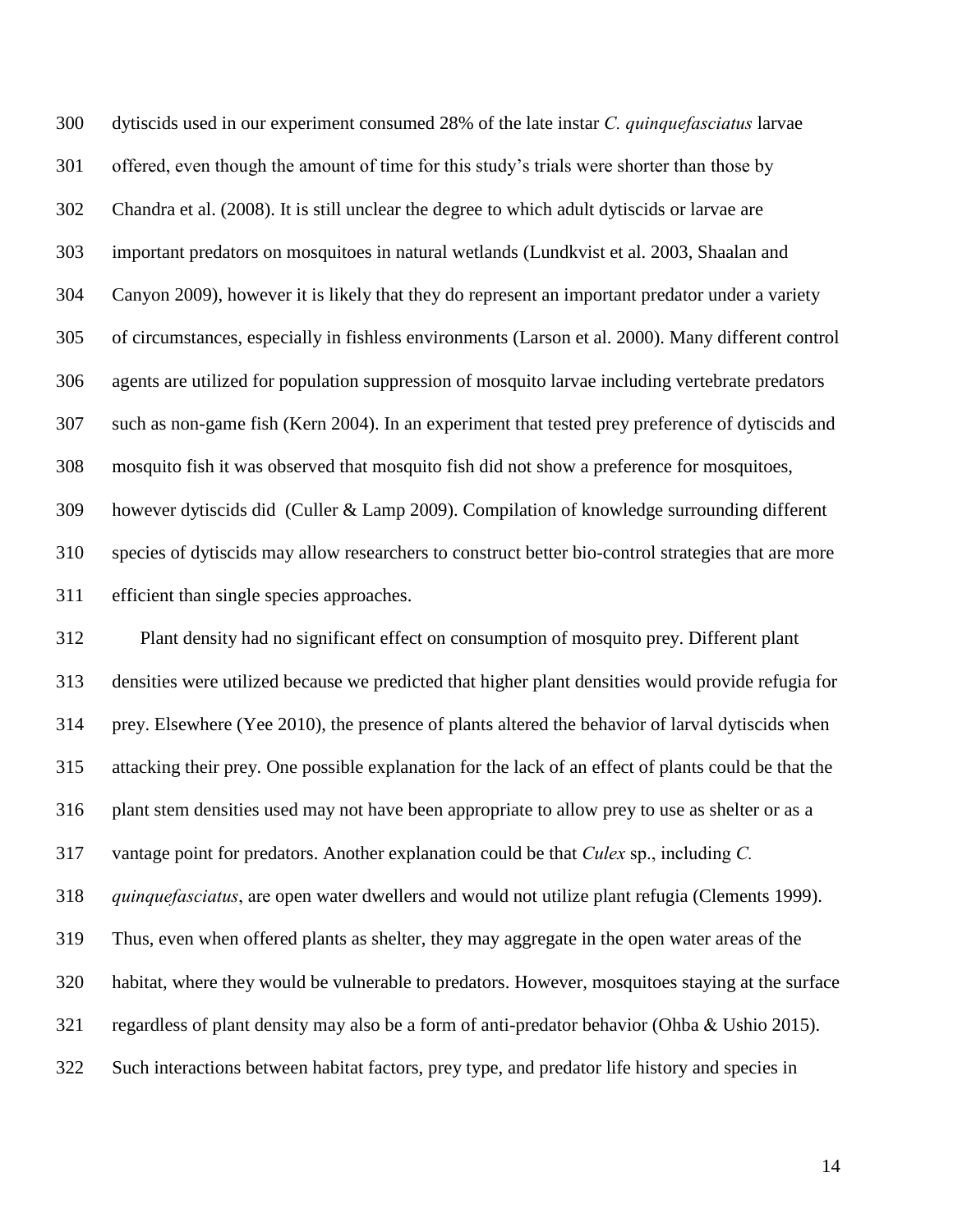dytiscids have not been explored in detail.

 We detected no significant relationship of prey density on consumption rates. Formanowicz (1982), also did not find prey density to affect consumption rates across five different prey densities for three different species of juvenile dytiscids. He also noted no difference between predator searching times, handling time, and prey densities. In this case, it did not seem to matter what density of prey that was administered, suggesting that the dytiscids take the same amount of time to recognize, handle, and consume each prey. Additionally, Formanowicz (1982) attributed his results to the many different ways that juvenile dytiscids can hunt for prey. For instance, at low densities of prey juveniles would actively search at all times, whereas in high densities of prey they utilized a sit and ambush tactic (Formanowicz 1982). Others have found that prey density affects consumption of prey (Aditya & Saha 2006), however explanations for why this might occur are lacking.

 It is clear that adult and juvenile *L. f. rufus* have different effects on a shared mosquito prey. The compounding effect that both life stages of dytiscids may have on shared prey populations is an underexplored area of research, but could be useful in understanding the degree to which dytiscids serve, for instance, as biocontrols of mosquitoes in natural wetlands. Moreover, research on intraguild predation would also be a necessary area of inquiry, where we hypothesize that adult dytiscids would play the role top predator, the juvenile as the intermediate prey, and the mosquito larvae as the basal resource. Our work points to an asymmetry in predation for different life-history stages of *L. f. rufus*, an area that has not been identified previously.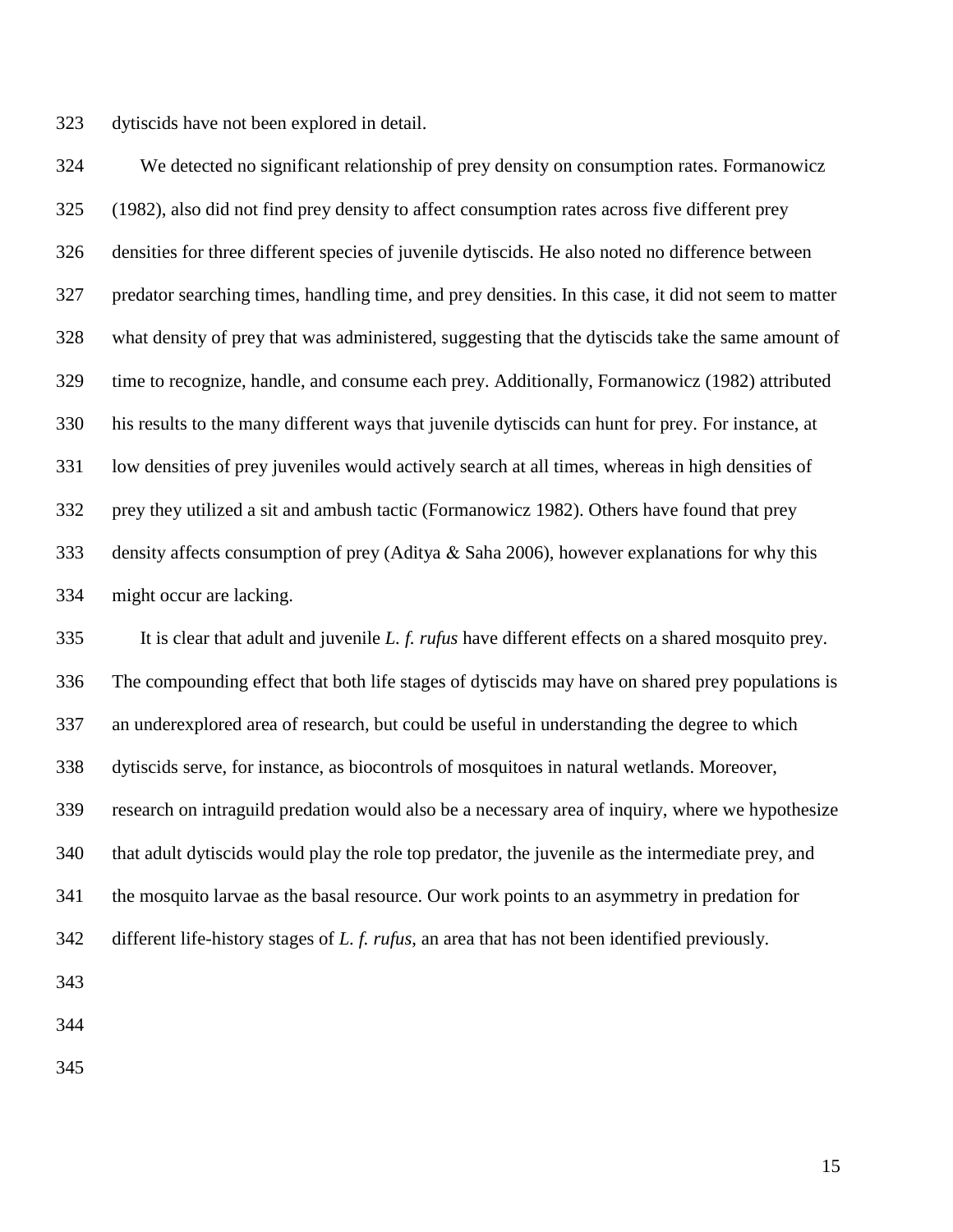| 346 | <b>Acknowledgments</b>                                                                         |
|-----|------------------------------------------------------------------------------------------------|
| 347 | We thank S. Schelble, N.F. Ezeakacha, and W.C. Glasgow for assistance in the laboratory. This  |
| 348 | work was supported by the Department of Biological Sciences at the University of Southern      |
| 349 | Mississippi.                                                                                   |
| 350 |                                                                                                |
| 351 |                                                                                                |
| 352 | <b>Literature Cited</b>                                                                        |
| 353 | Aditya G., Ash A. & Saha G.K. 2006. Predatory activity of Rhantus sikkimensis and larvae of    |
| 354 | Toxorhynchites splendens on mosquito larvae in Darjeeling, India. Journal of Vector Borne      |
| 355 | Disease 43: 66-72.                                                                             |
| 356 | Aditya G. & Saha G.K. 2006. Predation of the beetle Rhantus sikkimensis (Coleoptera:           |
| 357 | Dytiscidae) on the larvae of Chironomus Meigen (Diptera: Chironomidae) of the Darjeeling       |
| 358 | Himalayas of India. Limnologica 36: 251-257.                                                   |
| 359 | Alto, B.W., Malicoate J., Elliott S.M. & Taylor J. 2012. Demographic consequences of predators |
| 360 | on prey: trait and density mediated effects on mosquito larvae in containers. PLoS ONE 7: 1-   |
| 361 | 8.                                                                                             |
| 362 | Batzer, D.P. & Wissinger S.A. 1996. Ecology of insect communities in nontidal wetlands.        |
| 363 | Annual Review of Ecology and Systematics 41: 75–100.                                           |
| 364 | Bosi G. 2001. Abundance, diversity and seasonal succession of dytiscid and noterid beetles     |
| 365 | Coleoptera: Adephaga. in two marshes of the Eastern Po Plain Italy. Hydrobiologia 459: 1-7.    |
| 366 | Brogdon, W.G. & McAllister J.C. 1998. Insecticide resistance and vector control. Emerging      |
| 367 | Infectious Diseases 4: 605–613.                                                                |
| 368 | Chandra G., Mandal S., Ghosh A., Das D., Banerjee S. & Chakraborty S. 2008. Biocontrol of      |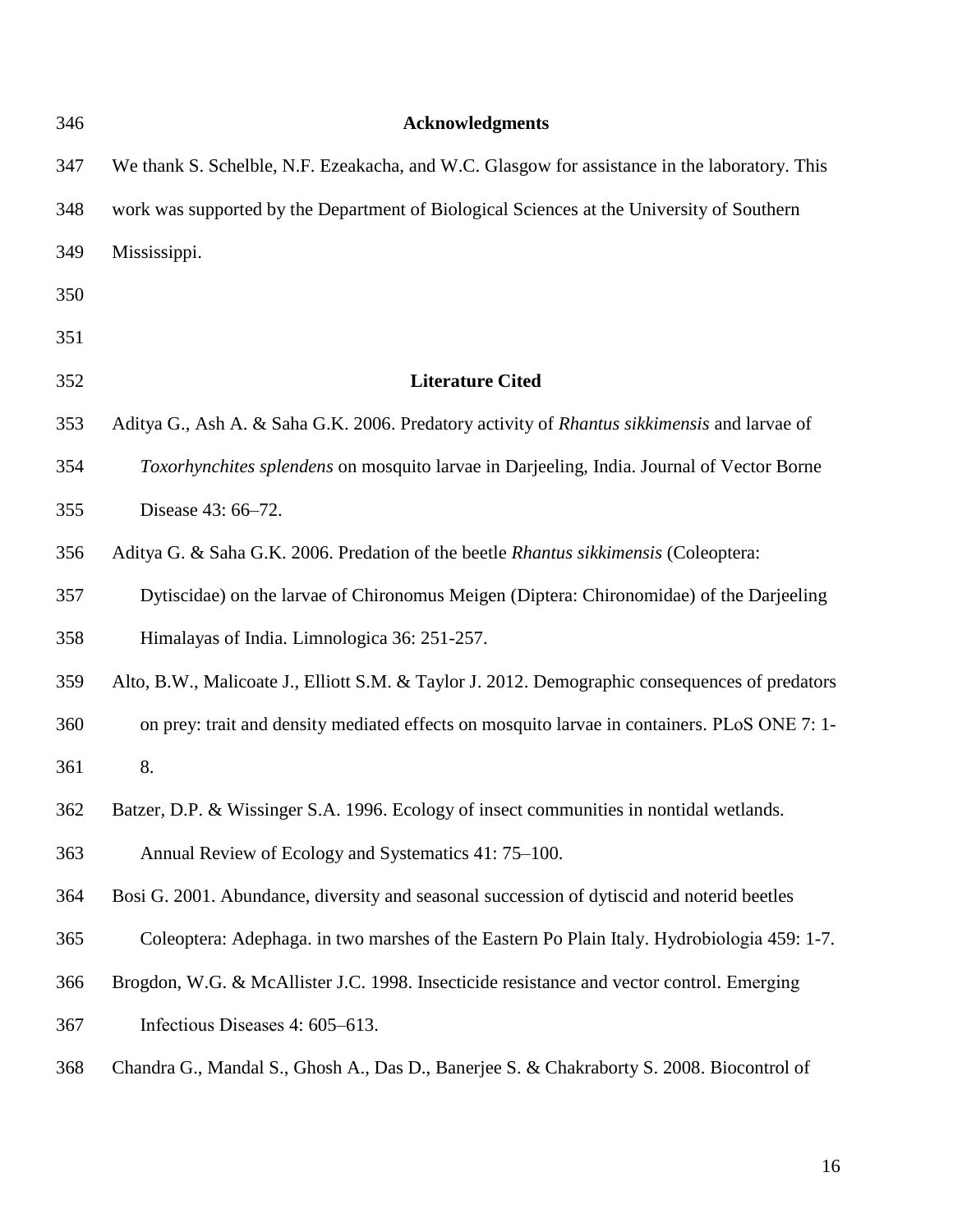- larval mosquitoes by *Acillus sulcatus* (Coleoptera: Dytiscidae). BMC Infectious Diseases 8: 138-145.
- Clements A.N. 1999. The Biology of Mosquitoes, vol. II. Chapman & Hall, London, United Kingdom.
- Culler L. & Lamp W. 2009. Selective predation by larval *Agabus* (Coleoptera: Dytiscidae) on
- mosquitoes: support for conservation- based mosquito suppression in constructed. Freshwater Biology 54: 2003–2014.
- Culler L., Ohba S. & Crumrine P. 2014. Predator-prey interactions of dytiscids. In: Ecology,
- Systematics, and the Natural History of Predaceous Diving Beetles (Coleoptera: Dytiscidae).
- Ed. D.A. Yee, pp. 364-386, Springer, London.
- Deding J. 1988. Gut content analysis of diving beetles (Coleoptera: Dytiscidae). Natura Jutlandica 22: 17–184.
- Formanowicz D. 1982. Foraging tactics of larvae of *Dytiscus verticalis* Coleoptera: Dyticidae.:
- The assessment of prey sensity. Journal of Animal Ecology 51: 757-767.
- Fretwell, S. D. 1987. Food-chain dynamics-the central theory of ecology. Oikos, 50, 291-301.
- Hagen K., Bombosch S. & McMurtry J.A 1976. The Biology and Impact of Predators. In:
- Theory and Practice of Biological Control Ed. C.B. Huffaker, pp. 93-142, Academic Press,
- New York.
- Hicks B. 1994. Foregut contents of adult *Ilybius erichson* Dytiscidae: Coleoptera. from
- Newfoundland. Coleopterist Bulletin 48: 199–200.
- Johnson J., Saenz D., Adams C.K. & Connor R. 2003. The Influence of predator threat on the
- timing and life-history switch point: predator-induced hatching in the southern leopard frog
- (*Rana sphenocephala*). NRC Canada 81: 1608- 1613.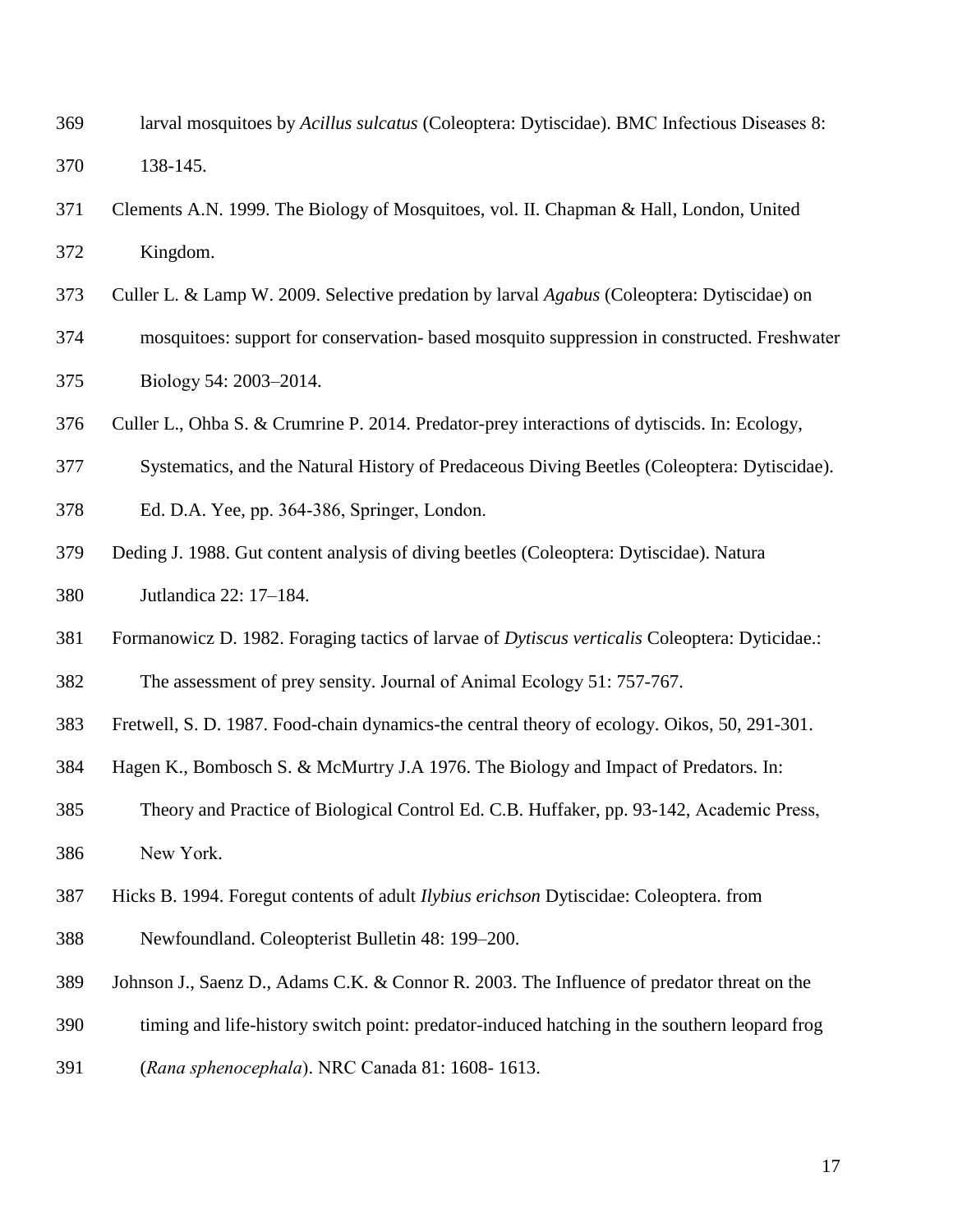- Kern W.H. 2004. Some small native freshwater fish recommended for mosquito and midge
- control in ornamental ponds. ENY-670 Department of Entomology and Nematology,
- UF/IFAS Extension, pp. 1-4.
- Klecka J. & Boukal D. 2012. Who eats whom in a pool? A comparative study of prey selectivity
- by predatory aquatic insects. PLoS ONE 7: 1-13.
- Kehl S. & Dettner K. 2003. Predation by pioneer water beetles Coleoptera, Dytiscidae. from
- sand pit ponds, based on crop-content analysis and laboratory experiments. Archiv fur Hydrobiologie 1: 109-126.
- Larson D. J., Alarie Y. & Roughley R.E. 2000. Predaceous Diving Beetles Coleoptera:
- Dytiscidae. of the Nearctic Region. NCR Research Press, Ottawa.
- Lundkvist E., Landin J., Jackson M. & Svensson C. 2003. Diving beetles Dytiscidae. as
- predators of mosquito larvae Culicidae. in field experiment and in laboratory tests of prey
- preference. Bulletin of Entomological Research 93: 219–226.
- McCoy M.W., Barfield M. & Holt R.D. 2009. Predator shadows: complex life histories as
- generators of spatially patterned indirect interactions across ecosystems. Oikos 118: 87-100.
- Nilsson A.N. & Söderström O. 1988. Larval consumption rates, interspecific predation, and local
- guild composition of egg-overwintering Agabus (Coleoptera: Dytiscidae) species in vernal
- pools. Oecologia, 76, 131–137.
- Ohba S. & Ushio M. 2015. Effect of water depth on predation frequency by diving beetles on
- mosquito larvae prey. Entomological Science 18: 519-522.
- Ohba S. 2009. Ontogenetic dietary shift in the larvae of *Cybister japonicus* Coleoptera:
- Dytiscidae. in Japanese rice fields. Environmental Entomology 38: 856-750.
- Payne, L.X. & Moore J. W. 2006. Mobile scavengers create hotspots of freshwater productivity.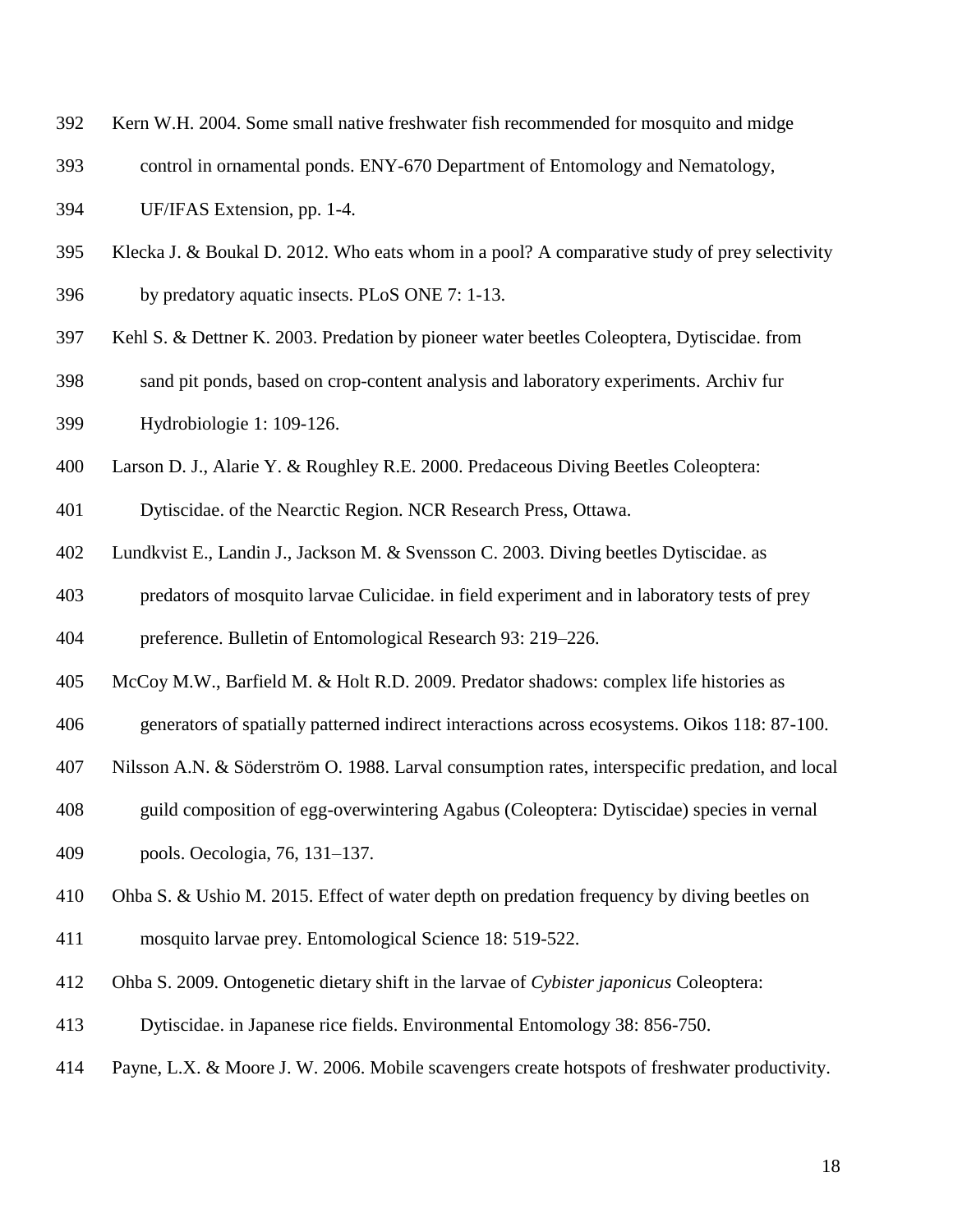Oikos 115: 69-80.

- Pitcher, K.A. & Yee D.A. 2014. Habitat use, prey consumption, and dispersal responses as
- potential coexistence mechanisms using two morphologically similar species of predaceous
- diving beetles (Coleoptera: Dytiscidae). Annals of the Entomological Society of America
- 107: 582-591.
- SAS Institute 2004. SAS/STAT users guide, version 6, 4th ed., vol. 1 and 2.
- Savino J. & Stein R. 2011. Predator-Prey interaction between largemouth bass and bluegills as
- influenced by stimulated, submersed vegetation. Transactions of the American Fisheries
- Society 3: 255–266.
- Schmitz O. J. 2007. Predator diversity and trophic interactions. Ecology 88: 2415–2426.
- Shaalan, A.-S. & Canyon D.V. 2009. Aquatic insect predators and mosquito control. Tropical Biomedicine 26: 223-261.
- Thakare V.G. & Zade V.S. 2011. Diversity, abundance and species composition of water beetles
- Coleoptera: Dytiscidae, Hydrophilidae and Gyrinidae. in Kolkas Region of Melghat Tiger
- Reserve, Central India. Academic Journal of Entomology 4: 64-71.
- Velasco J. & Millan, A. 2008. Feeding habits of two large insects from a desert stream: *Abedus*
- *herberti* (Hemiptera: Belostomatidae) and *Thermonectus marmoratus* (Coleoptera:
- Dytiscidae). Journal of Entomology 4: 64–71.
- Vinogradova E, B. 2000. *Culex pipiens pipiens* mosquitoes: taxonomy, distribution, ecology,
- physiology, genetic, applied importance and control. Sofia, Bulgaria. Pensoft publishers.
- Wilbur H. 1980. Complex Life Cycles. Annual Review of Ecology and Systematics, 11, 67–93.
- Yee D.A. 2010. Behavior and aquatic plants as factors affecting predation by three species of
- larval predaceous diving beetles (Coleoptera: Dytiscidae). Hydrobiologia 637: 33-43.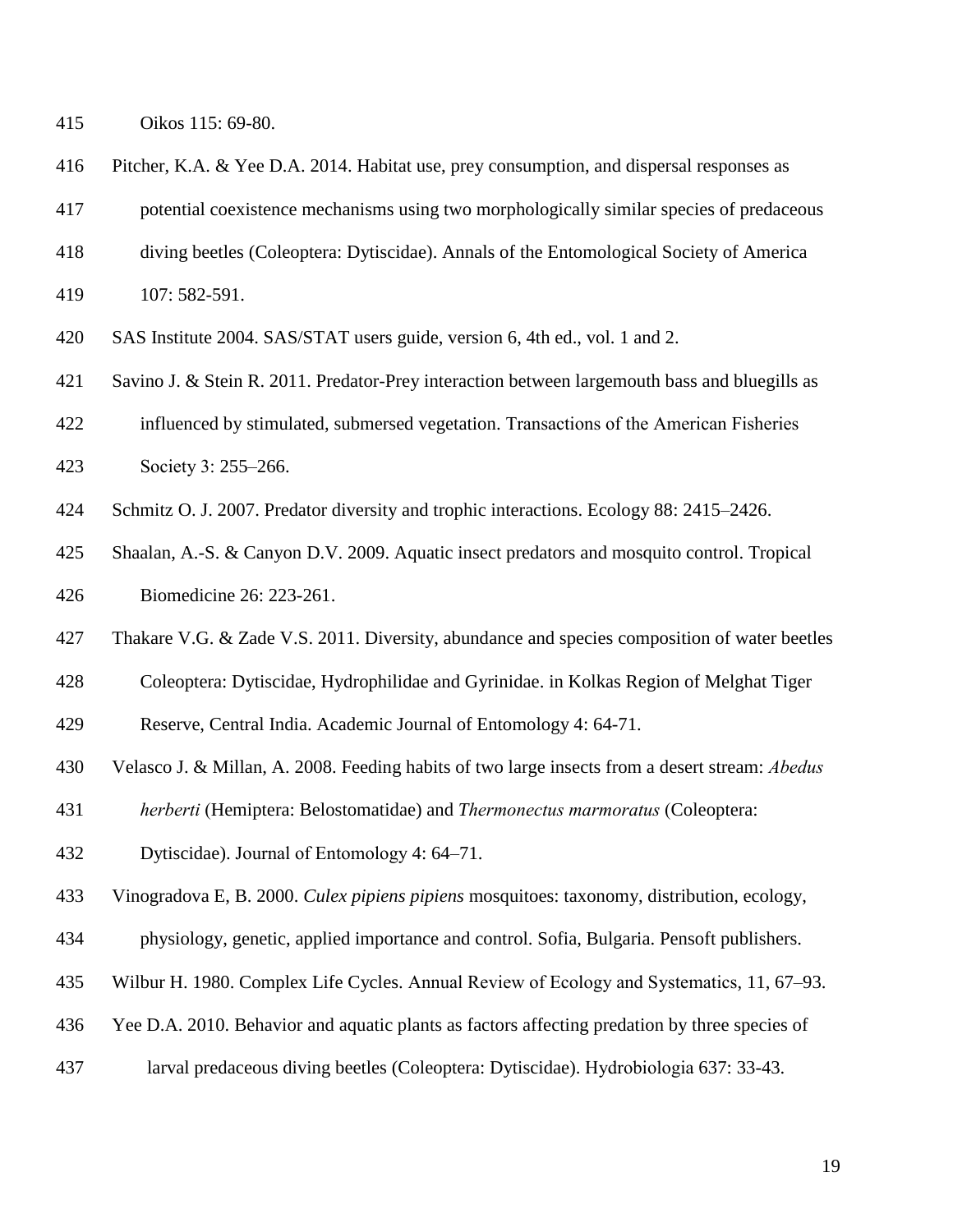| 438 | Young, A. M. 1967. Predation in larvae of Dytiscus marginalis Linneaus (Coleoptera: |
|-----|-------------------------------------------------------------------------------------|
| 439 | Dytiscidae). Pan Pacific Entomology 43: 113.                                        |
| 440 |                                                                                     |
| 441 |                                                                                     |
| 442 |                                                                                     |
| 443 |                                                                                     |
| 444 |                                                                                     |
| 445 |                                                                                     |
| 446 |                                                                                     |
| 447 |                                                                                     |
| 448 |                                                                                     |
| 449 |                                                                                     |
| 450 |                                                                                     |
| 451 |                                                                                     |
| 452 |                                                                                     |
| 453 |                                                                                     |
| 454 |                                                                                     |
| 455 |                                                                                     |
| 456 |                                                                                     |
| 457 |                                                                                     |
| 458 |                                                                                     |
| 459 |                                                                                     |
| 460 |                                                                                     |
| 461 |                                                                                     |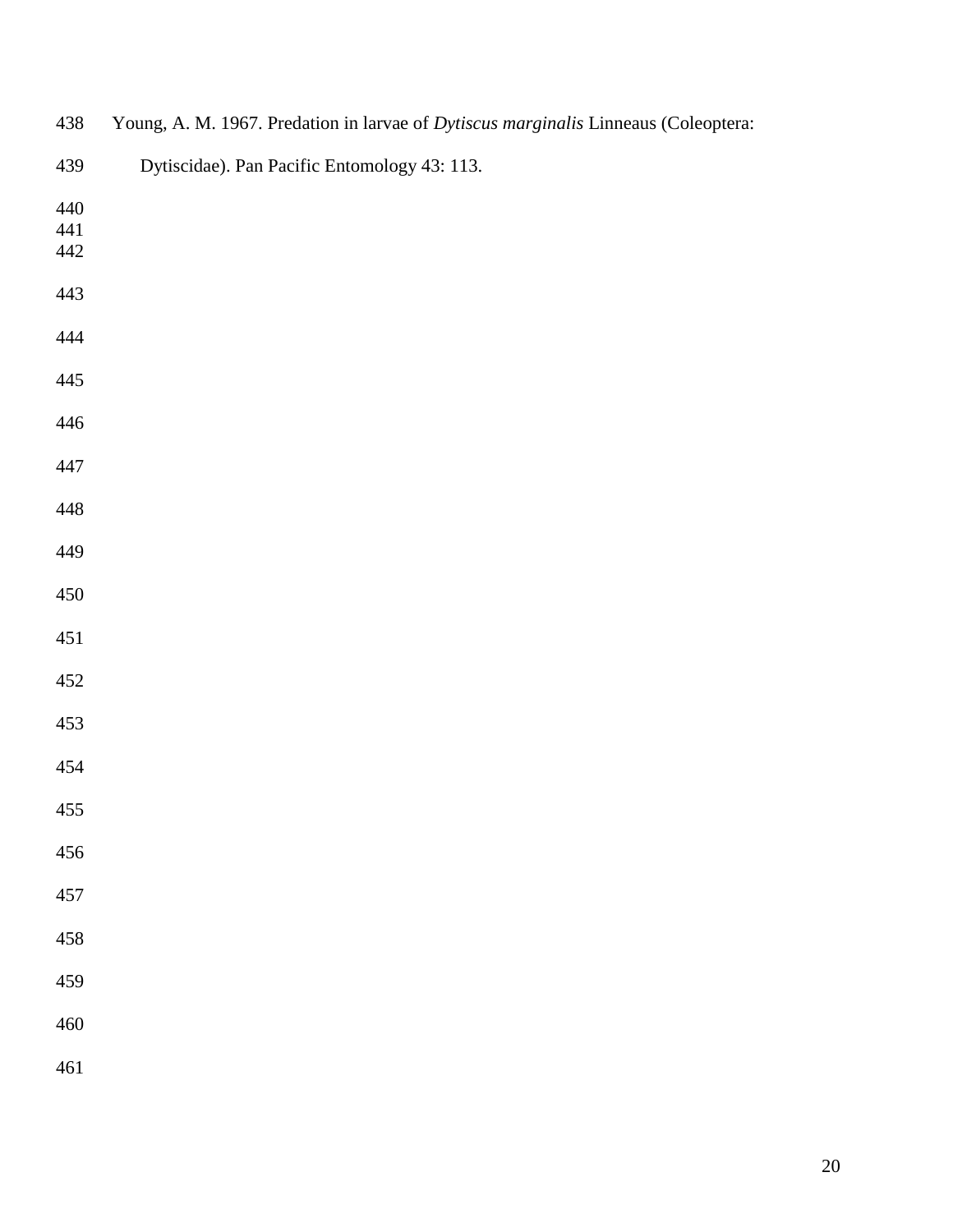**Table 1.** Results of 4-way ANOVA showing effects of predator stage (juvenile, adult), prey stage (early or late instar mosquito larvae), plant density (low, medium, high), and prey density (5, 10, or 15 mosquito larvae) and all their interactions on consumption rates of mosquito prey. Significant effects are presented in bold.

| Factor                         | df     | $\boldsymbol{\mathrm{F}}$ | p-value |
|--------------------------------|--------|---------------------------|---------|
| Predator Stage (D)             | 1,108  | 4.48                      | 0.0367  |
| Prey Stage (P)                 | 1,108  | 0.02                      | 0.8835  |
| Plant Density (L)              | 2, 108 | 0.13                      | 0.8823  |
| Prey Density (S)               | 2, 108 | 0.11                      | 0.8919  |
| $D \times P$                   | 1,108  | 9.48                      | 0.0026  |
| $D \times L$                   | 2, 108 | 0.13                      | 0.8782  |
| $D \times S$                   | 2, 108 | 0.09                      | 0.9163  |
| P X L                          | 2, 108 | 0.24                      | 0.7892  |
| P x S                          | 2, 108 | 1.67                      | 0.1926  |
| L x S                          | 4,108  | 0.39                      | 0.8122  |
| $D \times P \times L$          | 2, 108 | 0.37                      | 0.6898  |
| $D \times P \times S$          | 2, 108 | 0.08                      | 0.9222  |
| $D \times L \times S$          | 4, 108 | 0.28                      | 0.8895  |
| $P$ x L x S                    | 4,108  | 0.29                      | 0.8839  |
| $D \times P \times L \times S$ | 6, 108 | 0.08                      | 0.9901  |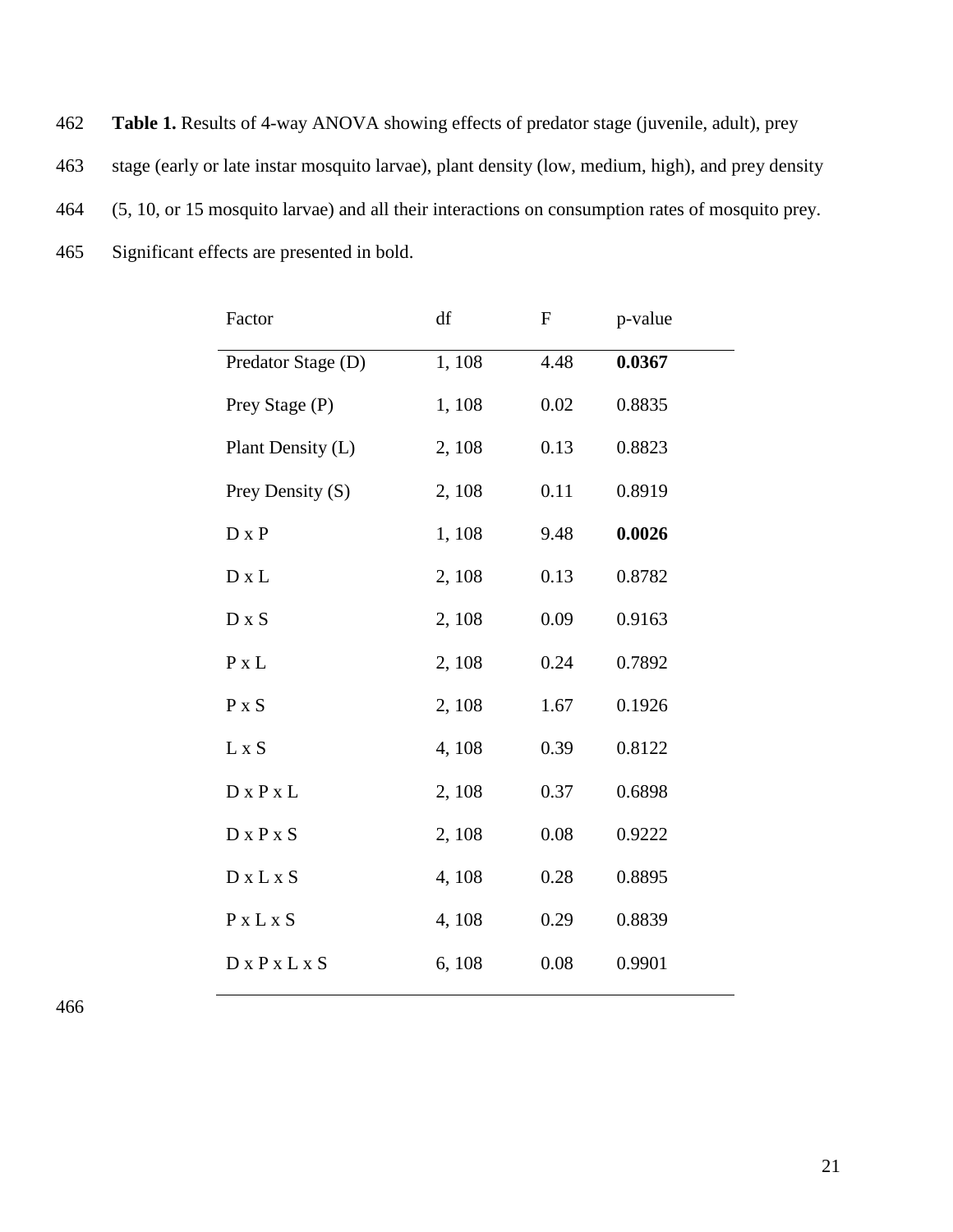| 467 | <b>Figure legends</b> |  |
|-----|-----------------------|--|
|     |                       |  |

 **Fig. 1** Results of the significant interaction between predator stages (juvenile and adult beetles) and prey stages (early and late instar *Culex quinquefasciatus*) on mean (± SE) consumption rates.

Means that do not share a letter are significantly different based on mean separation with a

Tukey correction.

**Fig. 2** Effects of single and combined predator life history stages on different stages of shared

prey, *Culex quinquefasciatus*. A) Significant effect of predator stage (2 juvenile, 2 adult, or 1 of

each *Laccophilus fasciatus rufus*) on mean (± SE) percent consumption of larval *Culex*

475 *quinquefasciatus*. B) Significant prey stage effect for early  $(1^{st}, 2^{nd})$  and late  $(3^{rd}, 4^{th})$  instars of

prey offered either alone or in combination. In all panels means that do not share a letter are

significantly different based on mean separation with a Tukey correction.

**Fig. 3** Results of a one-way ANOVA on mean (± SE) consumption of mosquitoes by adult

dytiscids. Treatment levels included either 10 dead, 10 live, (noted as "10 prey" in the legend) or

a mixture of 5 living and 5 dead late instar mosquitoes (*Culex quinquefasciatus*). Means that do

not share a letter are significantly different based on mean separation with a Tukey correction.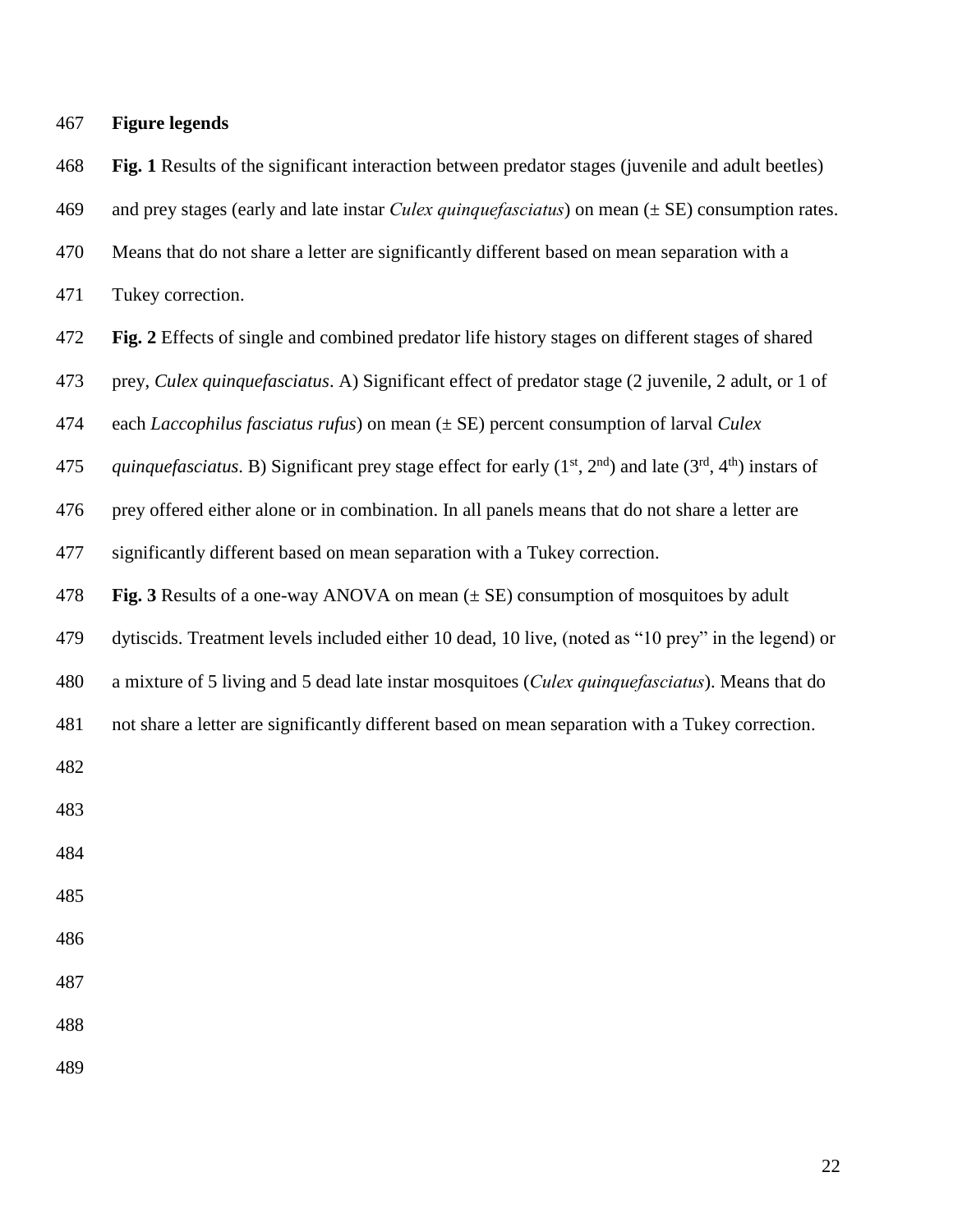

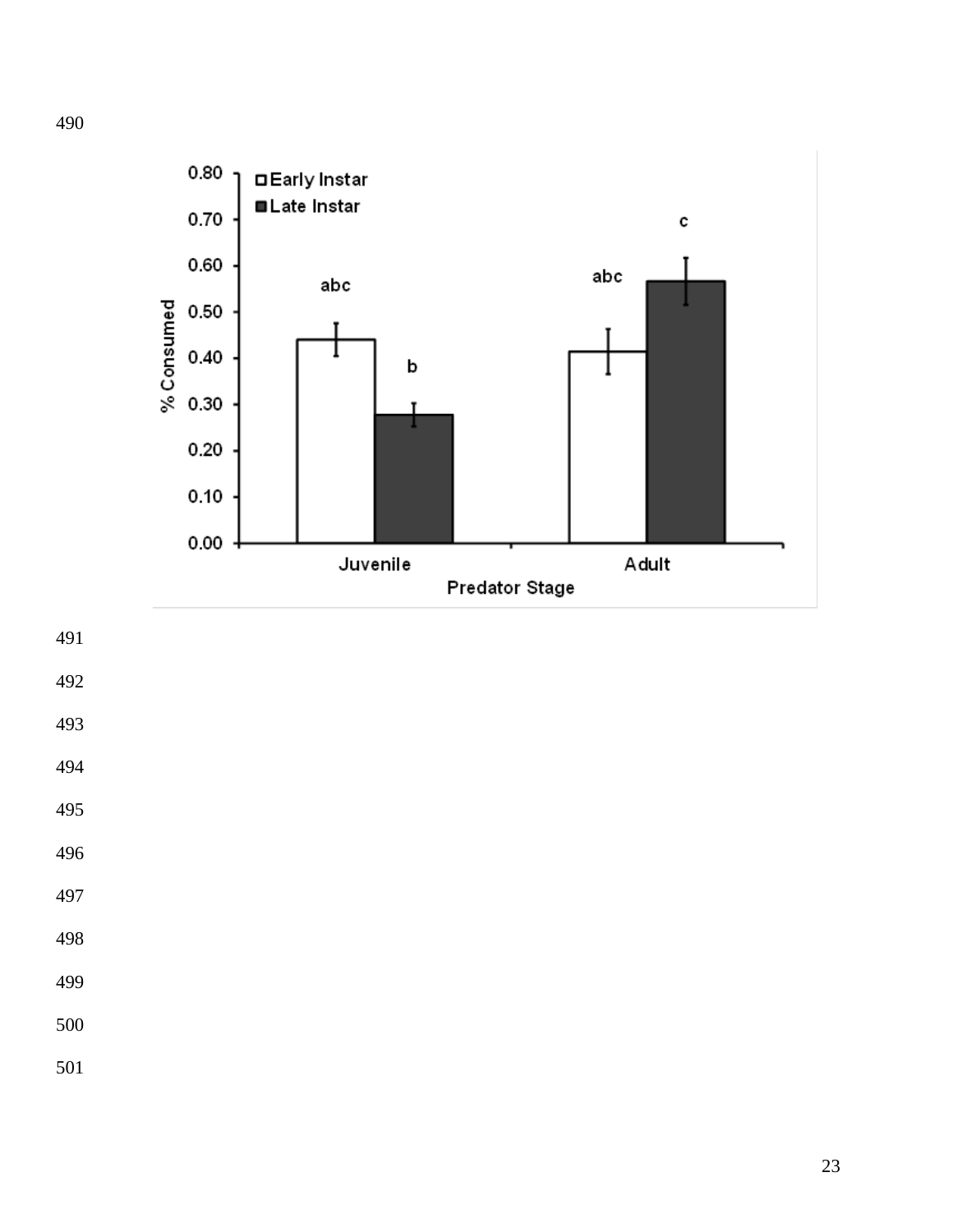| 502 |        |  |  |
|-----|--------|--|--|
| 503 |        |  |  |
| 504 |        |  |  |
| 505 |        |  |  |
| 506 |        |  |  |
| 507 |        |  |  |
| 508 | Fig. 1 |  |  |
| 509 |        |  |  |
| 510 |        |  |  |
| 511 |        |  |  |
| 512 |        |  |  |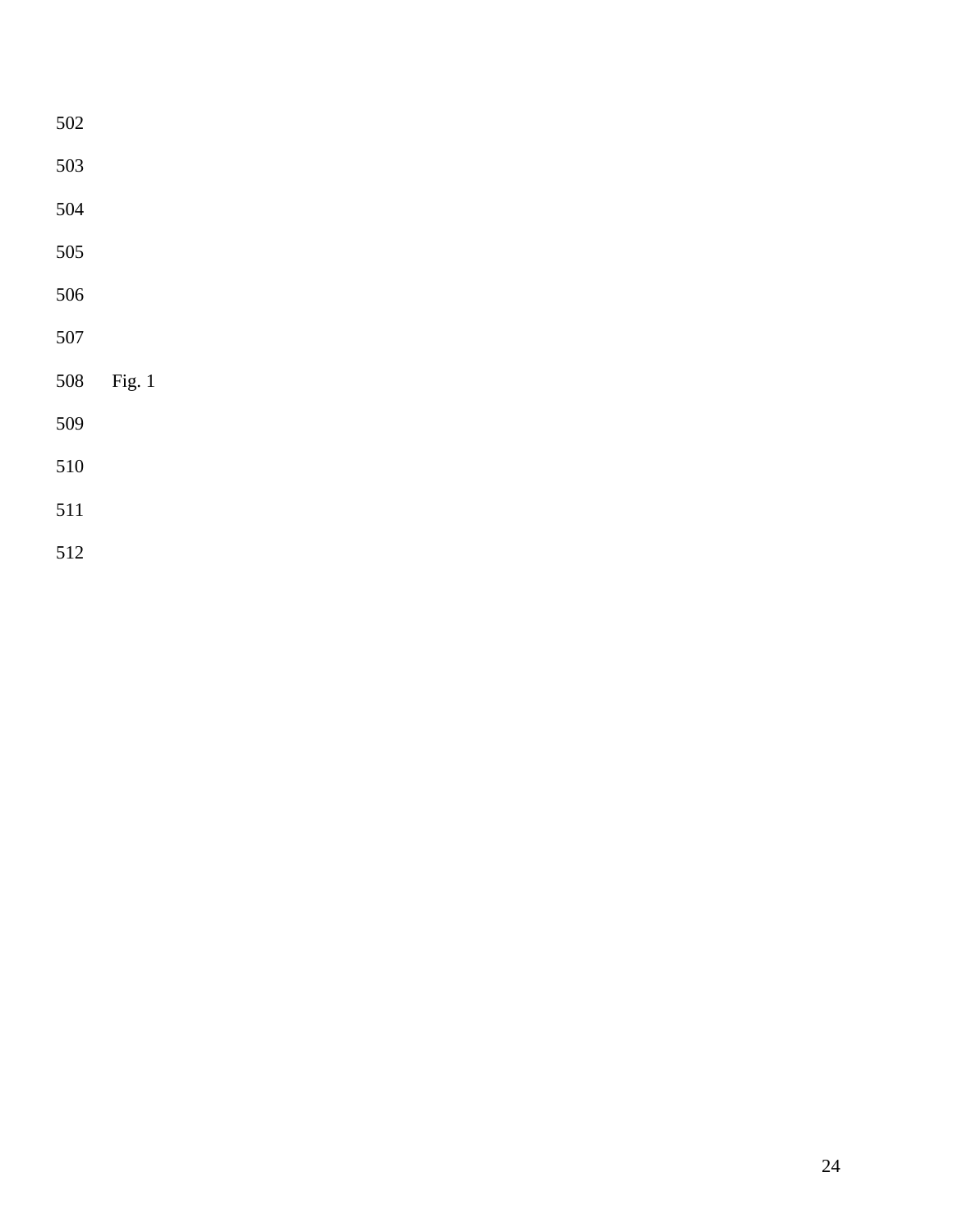